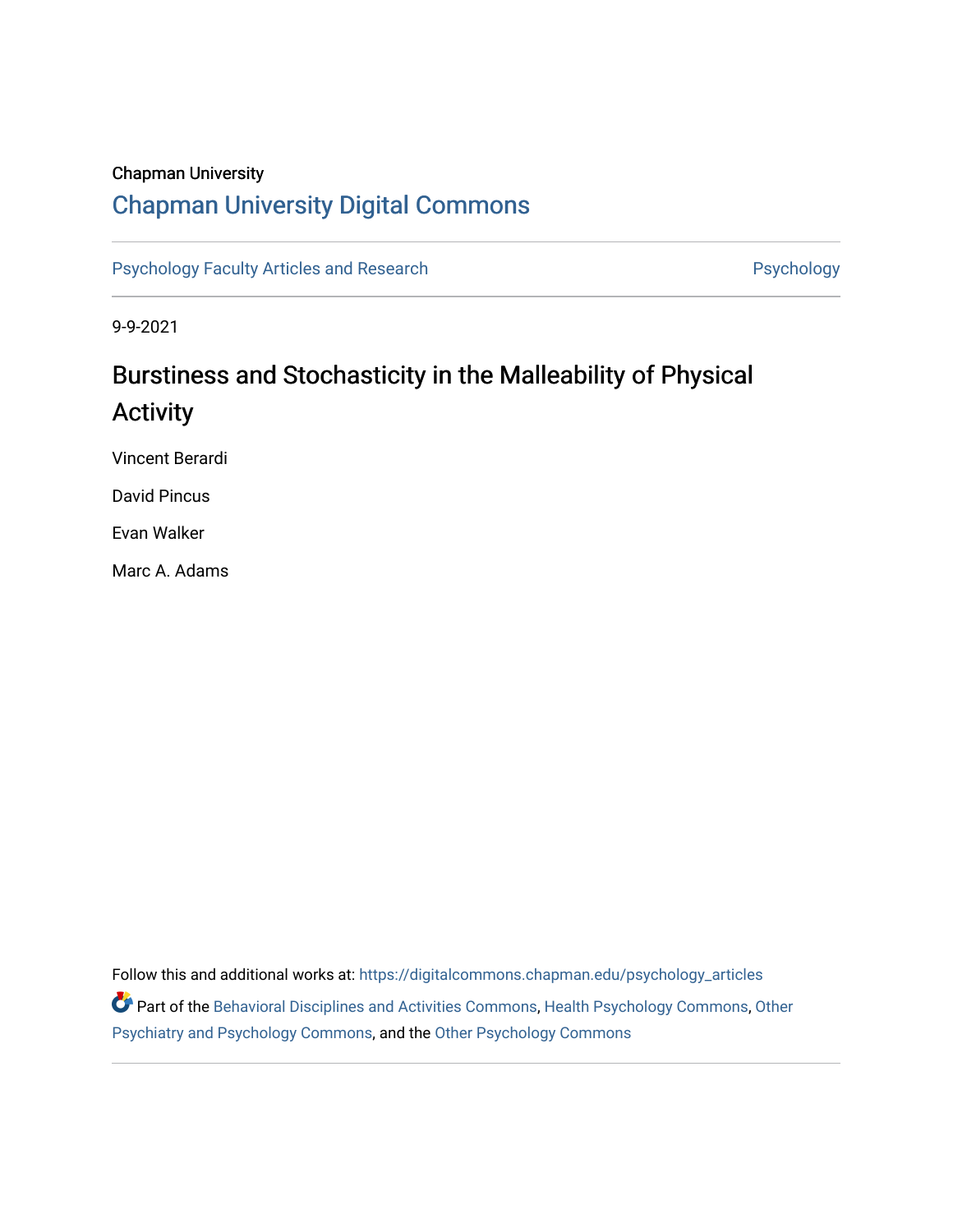# Burstiness and Stochasticity in the Malleability of Physical Activity

# **Comments**

This is a pre-copy-editing, author-produced PDF of an article accepted for publication in Journal of Sport & Exercise Psychology, volume 43, issue 5, in 2021 following peer review. The definitive publisherauthenticated version is available online at <https://doi.org/10.1123/jsep.2020-0340>.

Copyright Human Kinetics, Inc.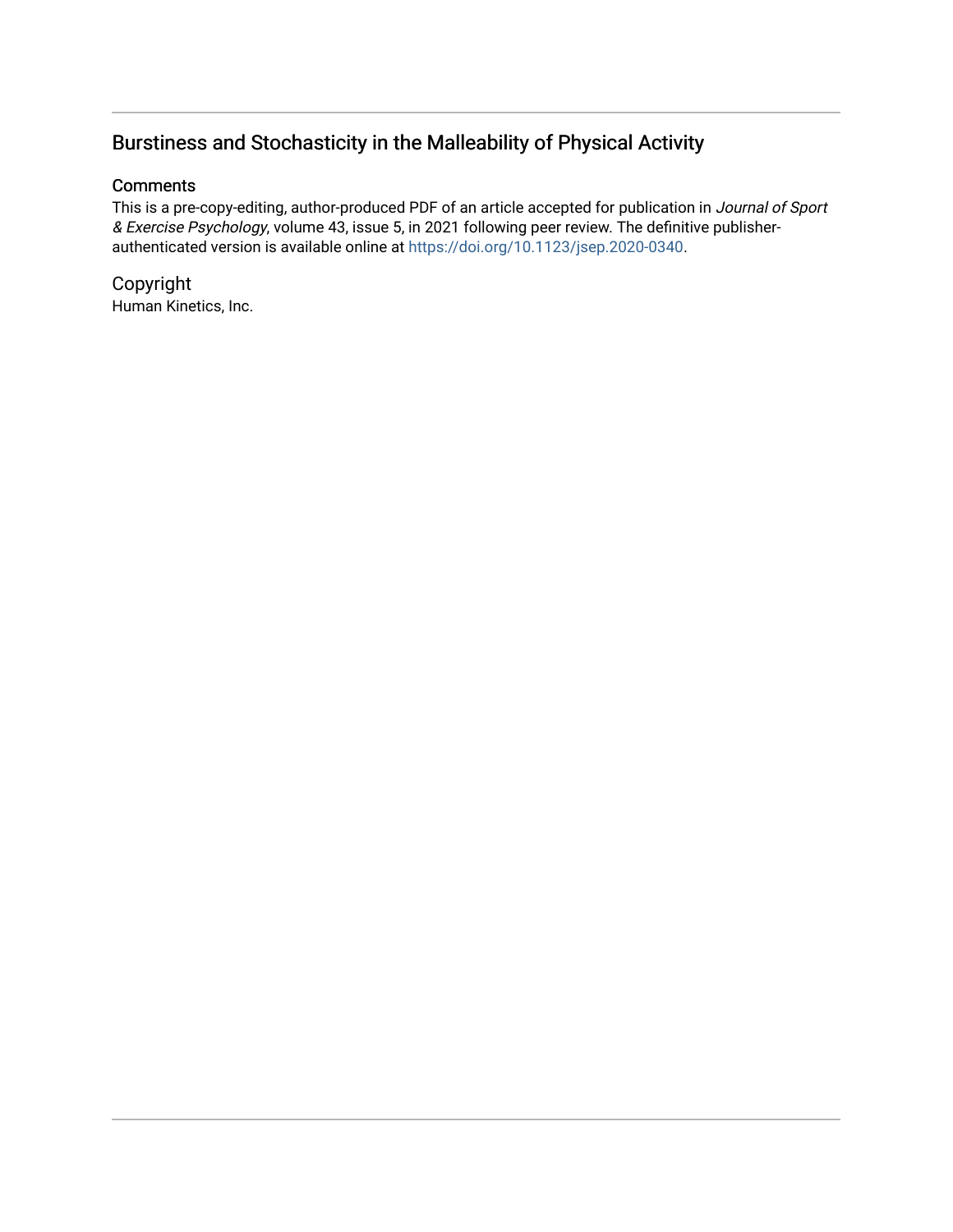**Burstiness and Stochasticity in the Malleability of Physical Activity**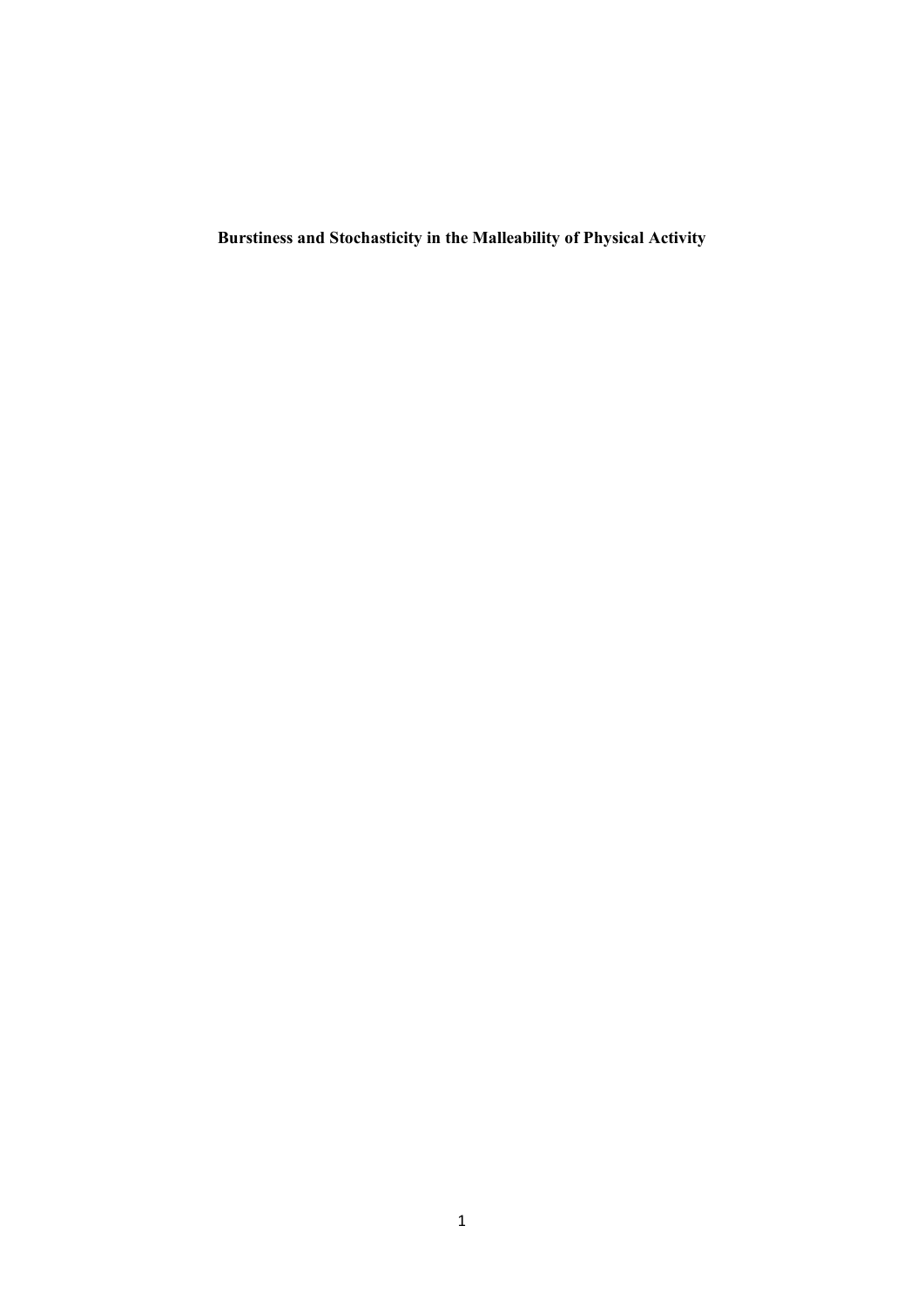#### **ABSTRACT**

This study examined whether patterns of self-organization in physical activity (PA) predicted long-term success in a year-long PA intervention. Increased moderate-to-vigorous PA (MVPA) was targeted in insufficiently active adults  $(N=512)$  via goal setting and financial reinforcement. The degree to which Inverse Power Law (IPL) distributions, which are reflective of self-organization, summarized i.) daily MVPA and ii.) time elapsed between meeting daily goals (goal attainment inter-response times [IRTs]) was calculated. Goal attainment IRTs were also used to calculate burstiness, the degree to which meeting daily goals clustered in time. IPLs accurately summarized IRTs, but not daily MVPA. For participants with higher levels of MVPA early in the study, burstiness in reaching goals was associated with long-term resistance to intervention, while stochasticity in meeting goals predicted receptiveness to intervention. These results suggest that burstiness may measure self-organizing resistance to change, while PA stochasticity could be a precondition for behavioral malleability.

Key words: Behavioral Intervention; Malleability; Burstiness; Self-organization; Inverse Power Law, Exercise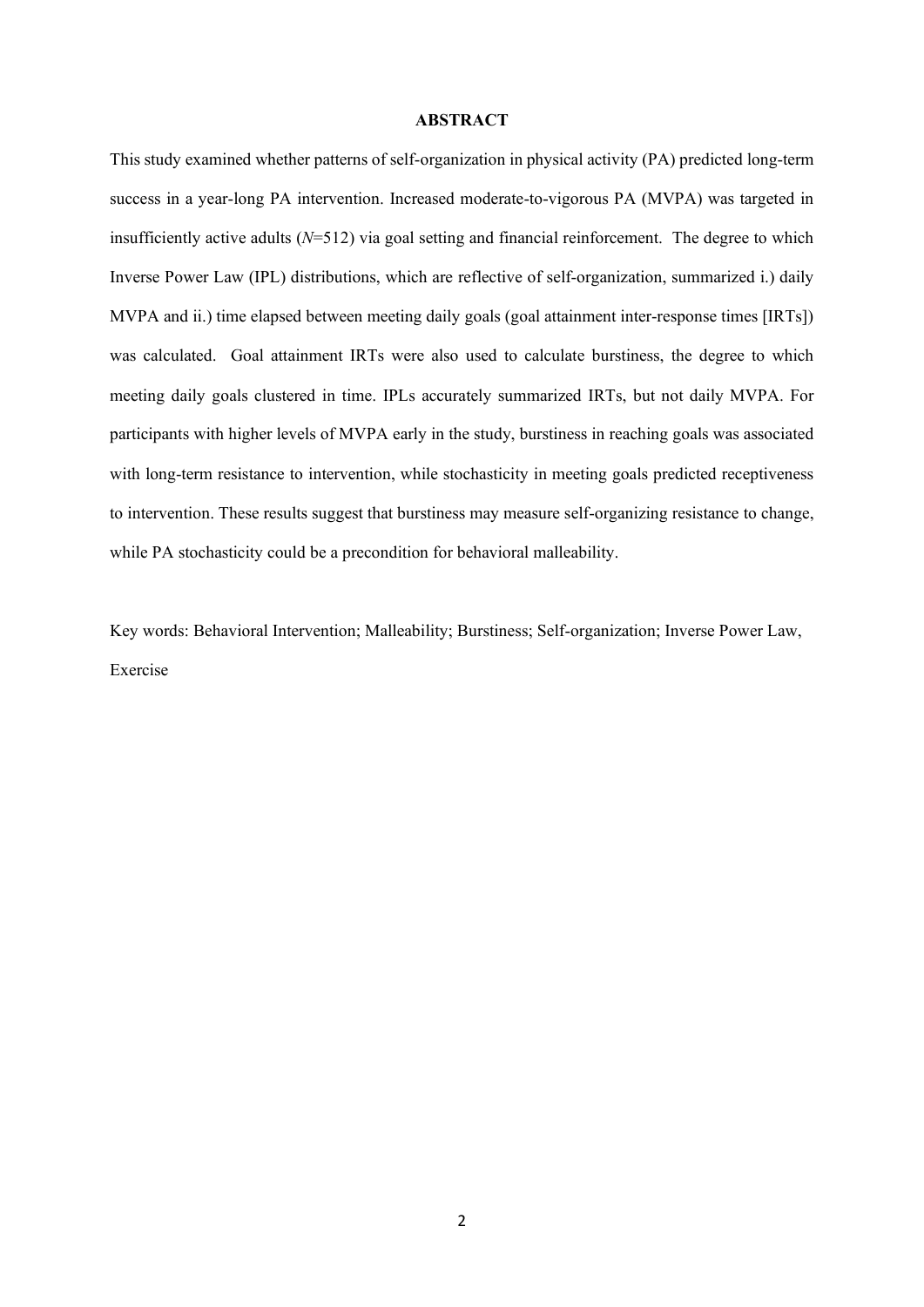#### **INTRODUCTION**

Insufficient physical activity (PA) is a key risk factor in the most common and costly chronic health conditions, including heart disease, chronic pain, and Type 2 Diabetes (Benjamin et al., 2019). The annual combined monetary costs worldwide for these chronic health conditions is in the range of trillions of dollars (Pincus & Guastello, 2012), with approximately 2% of all healthcare expenditures accounted for specifically by physical inactivity (Benjamin et al., 2019). Only a small percentage  $(\leq 8\%)$ of US adults meet moderate to vigorous physical activity (MVPA) guidelines from the federal government (Troiano et al., 2008), and population levels of activity over the past two decades have not increased substantially, even with significant public health investments (Brownson, Boehmer, & Luke, 2005; Kruger, Ham, & Kohl III, 2005; Ward, Clarke, Nugent, & Schiller, 2015).

Information concerning the inadequacy of physical activity is most often presented from an epidemiological perspective that aims to establish general thresholds where average risk is sufficiently reduced, which can then be recommended as targets for intervention. For example, the US Department of Health and Human Services recommends adults engage in a minimum of 150 minutes of MVPA per week to reduce all-cause mortality (U.S. Department of Health and Human Services, 2018). The health assumptions underlying this approach are clear, but the behavioral assumptions are rarely discussed, perhaps because such general targets are simple, measurable, and practical for clinicians and the general public. While benchmarks like this provide useful data-driven targets, they do not address the critical questions of individual's resistance to change. The presence of this behavioral inertia is demonstrated by a meta-analysis showing that 33% to 50% of intervention participants fail to increase PA (Dishman & Buckworth, 1996) and other studies indicating a similar outcomes (Marcus et al., 2000; Williams et al., 2008). Resistance on a comparable scale has been identified in other domains (Silverman et al., 1996) and for clinicians charged with promoting evidence-based guidelines (Grol, 2001). In fully examining the factors that lead to this phenomenon, it will be helpful to consider self-organization theory and human behavioral dynamics to help understand the malleability/inflexibility of certain behavioral patterns in response to a known perturbation (i.e. intervention).

Self-organization is a process within complex adaptive systems whereby interactions among system components lead to the emergence of higher-level global order such as self-regulation and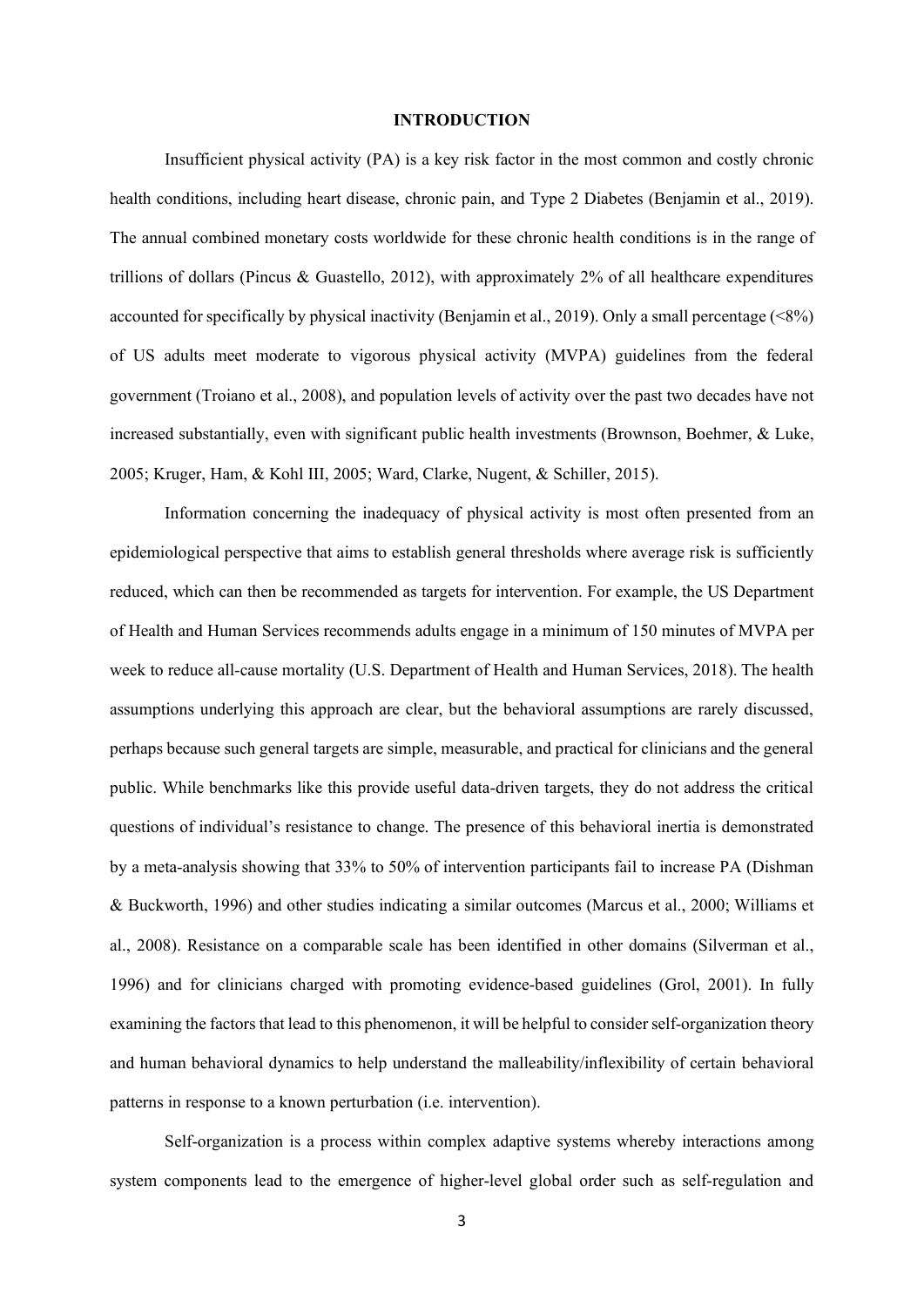structural evolution (Kauffmann, 1995; Pincus & Metten, 2010). Pincus and Metten have proposed a general theory of biopsychosocial resilience, which is defined as a correction in behavior towards functionality. Their framework describes biological, psychological and social systems as highly interactive network components that allow self-organizing processes to naturally arise and produce patterned outputs across these systems over time (2010). This theory posits that biopsychosocial processes facilitate shifts toward coherence (i.e., restricted experiential range and behavioral coping) under conditions of threat and toward flexibility during times of exploration and growth. Therefore, Pincus and Metten propose that the resilience of behavior in response to a perturbation (e.g., an intervention) may be functionally defined as *meta-flexibility*: the ability of a system to shift smoothly between coherence and flexibility, without getting stuck or decomposing (2010, p. 359). Hypothetically, this functional resilience depends upon the structural resilience of one's biopsychosocial system, defined as a network structure with optimal integrity (i.e., connectivity) and flexibility.

A variety of dynamical systems modeling strategies can be used for testing hypotheses based on self-organization and human resilience, each of which aimsto measure structural integrity and flexibility within a particular biopsychosocial system (Pincus & Metten, 2010). Since PA is a complex habit nested in time and within individuals' dynamical "life space," identifying the factors underlying resistance requires intensively longitudinal data that can reveal the potential complexity of nonlinear temporal patterns. With such data, two overlapping strategies for identifying self-organization within time-series data are most appropriate: (a) the analysis of *fat-tailed* or inverse power-law (IPL) distributions, which describe the exponential relationship between large and small bouts of activity (see Fig. 1); and (b) the consideration of *burstiness*, the degree to which bouts of activity tend to cluster together in time (Karsai, Jo, & Kaski, 2018).

Fat-tailed IPL distributions are scale free (i.e. fractal) in nature, which make extreme events rare, but expected, outcomes if given sufficient time. This stands in contrast to normal distributions where the probabilities of extreme events rapidly decay toward zero. Self-organizing systems tend to produce fat-tailed outputs, which are ubiquitous in physiological and psychosocial health processes such as movement, balance, cardiovascular health (Goldberger, 2006; Pincus & Metten, 2010), neurological activity (Dave, Brothers, & Swaab, 2018), cognition (Kello, Anderson, Holden, & Van Orden, 2008),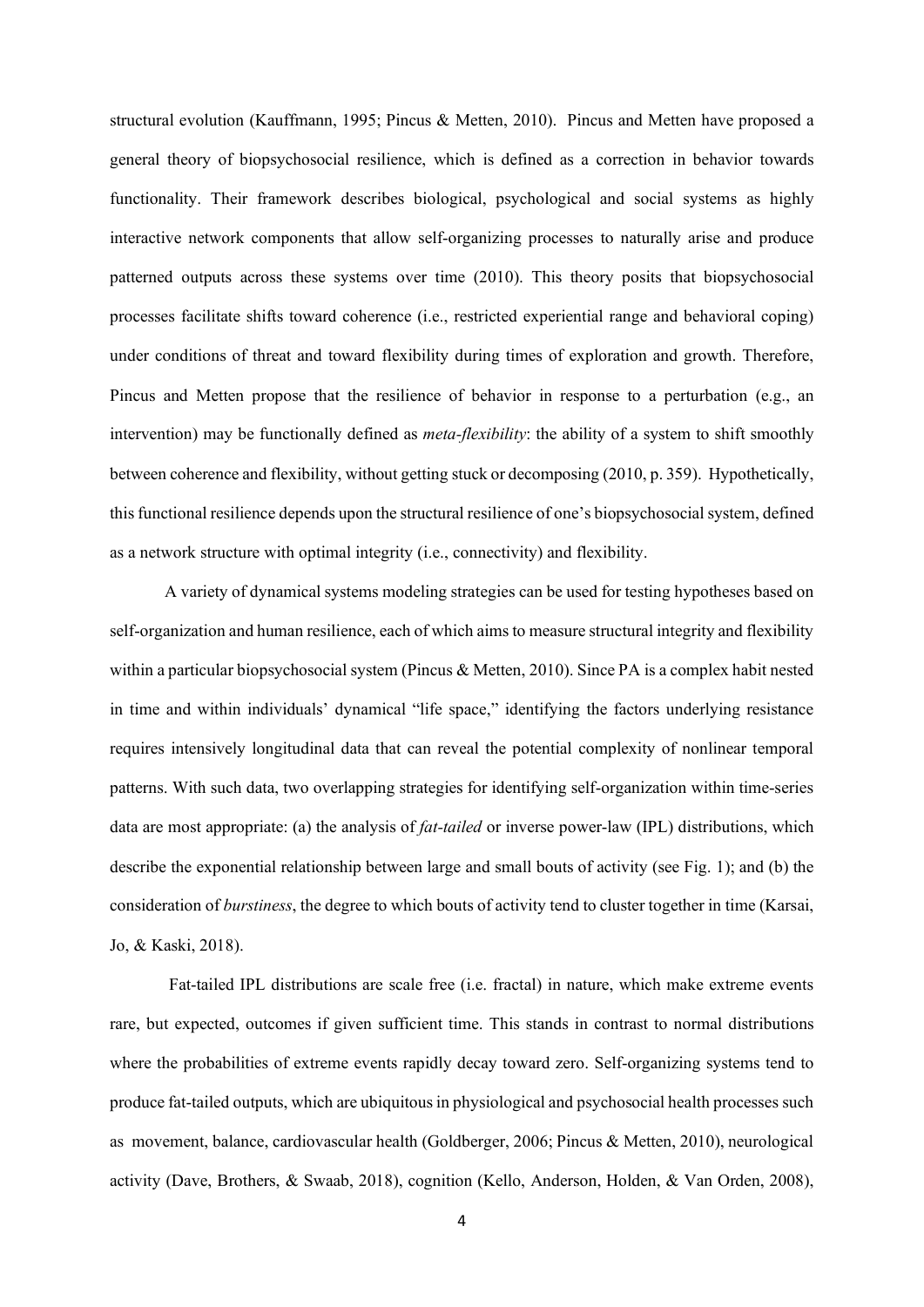self-esteem (Wong, Vallacher, & Nowak, 2016), personality (Pincus, Cadsky, Berardi, Asuncion, & Wann, 2019), group dynamics (Pincus, 2014), and the sequential flow of discrete individual behaviors (Pincus et al., 2014). Several studies have examined IPLs and similar "fat-tailed" distributions within the context of physical activity and health. Paraschiv-Ionescu et al (2013) found that fatter tails in activity bout length (i.e., relatively more periods of long activity) were associated with worse functionality in chronic pain subjects and Bellettiere et al. (2017) observed that fatter tails in the distribution of sedentary bouts (relatively more periods of inactivity) predicted a variety of negative health indicators. Lee et al. (2019) also found that the distribution of activity and rest times were IPLdistributed, but they did not see the expected relationship between IPL characteristics and bipolar disorder. Nakamura et al. (2007) observed that depressed individuals had fatter tails in IPL distributions of their resting period durations (i.e. relatively more long rest periods) compared to healthy individuals. They replicated these results experimentally with mice that had alterations in their daily circadian rhythms (Nakamura et al., 2008), suggesting effects are present across species. Within an intervention context, Zhang et al (2018) found that fat tails in activity patterns over time were significantly associated with improved post-treatment measures of functional movement in elderly patients with chronic pain, while more conventional PA metrics (e.g., percentage of walking and sedentary time, step counts, mean cadence) showed no such association.

#### *<INSERT FIGURE 1>*

*Figure 1. Gaussian (Normal) Distribution versus Pareto (Inverse Power-Law) Distribution. The Gaussian distribution stabilizes around a standardized mean = 0 and finite variance with increasing . The Pareto distribution approaches infinite mean and variance with increasing , and describes fluctuations in highly interactive processes unfolding over time. Pareto distributions are scale-free, or fractal, and can be defined by an exponential relationship between size and frequency.* 

IPLs and other fat-tailed distributions can also be used to describe the distribution of the times between two events of interest. A common feature associated with this context is *bursty* activity patterns, where events occur in rapid succession over short time periods, followed by long periods of nonoccurrence (Karsai et al., 2018). Importantly, this clustering of activity within time is how inter-event IPLs emerge, meaning that bursty patterns may be considered the building blocks of fat-tailed distributions in the context of self-organization. At the level of the individual, activity becomes a selfsustaining process for the duration of the burst, rather than something that turns on/off stochastically.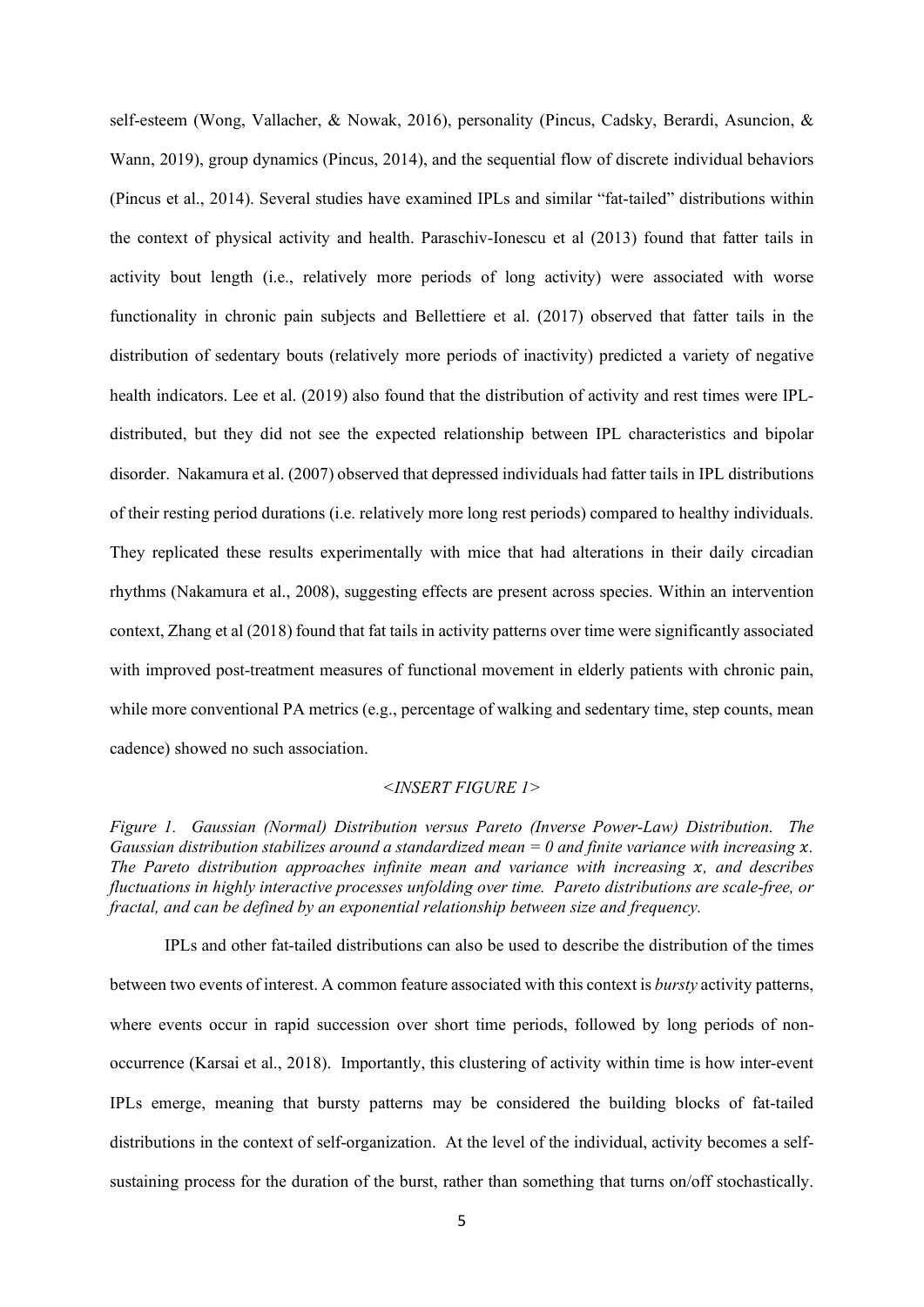Bursty activity patterns have been observed in a variety of natural phenomena including email patterns (Vazquez, Rácz, Lukács, & Barabási, 2007), earthquakes (Corral, 2003), and gene expression (Golding, Paulsson, Zawilski, & Cox, 2005) and impacts the behavior of many complex processes such as network dynamics and the development of coherent structures (Delvenne, Lambiotte, & Rocha, 2015; Eckmann, Moses, & Sergi, 2004; Iribarren & Moro, 2011; H. H. Jo, Perotti, Kaski, & Kertész, 2014; Karsai et al., 2011; Starnini, Baronchelli, Barrat, & Pastor-Satorras, 2012).

A variety of mechanisms have been proposed to account for the presence of bursty behavior patterns observed in humans. Barabasi (2005) suggested that burstiness is a result of diverse, competing stimuli and incentives that drive a prioritization among tasks, as opposed to Poisson processes that are associated with the stochastic completion of tasks, or other general heuristics like: "first-come-first served." Malmgrem et al. (2008) argued that prioritization is not necessary and that instead cyclic constraints in life cause burstiness; however Jo et al. (2012) removed known cyclic patterns from data and found that burstiness remained. Gandica et. al (2016) examined the timing of Wikipedia edits and concluded that burstiness reflected the high costs of initiating an activity versus continuing it, which they indicated could be reflective of the queuing/prioritization process suggested by Barabasi. While Sorribes et al. (2011) focused on fruit flies rather than humans, they experimentally demonstrated the role of task prioritization in producing bursty behavior.

While the task-prioritization explanation of bursty behavior does not explicitly refer to selforganization, it is a small logical step to suggest that self-organizing habits may exist within selforganizing task networks. Through this lens, PA habits potentially exist within a relatively complex decision-making matrix involving competition or cooperation with other potential behavioral options that could either interfere with or facilitate the uptake of exercise. For example, adopting a dog could enable increases in PA (Cutt, Knuiman, & Giles-Corti, 2007), while taking on a new office job could interfere (Blackwell & Clarke, 2016). For individuals with many interacting task priorities, one may expect higher burstiness and fatter tails in PA patterns, to the degree that a decision to exercise versus engaging in other activities represents a task queuing process. By contrast, other people may have relatively few entanglements with PA, and thus should produce more stochastic intervals between bouts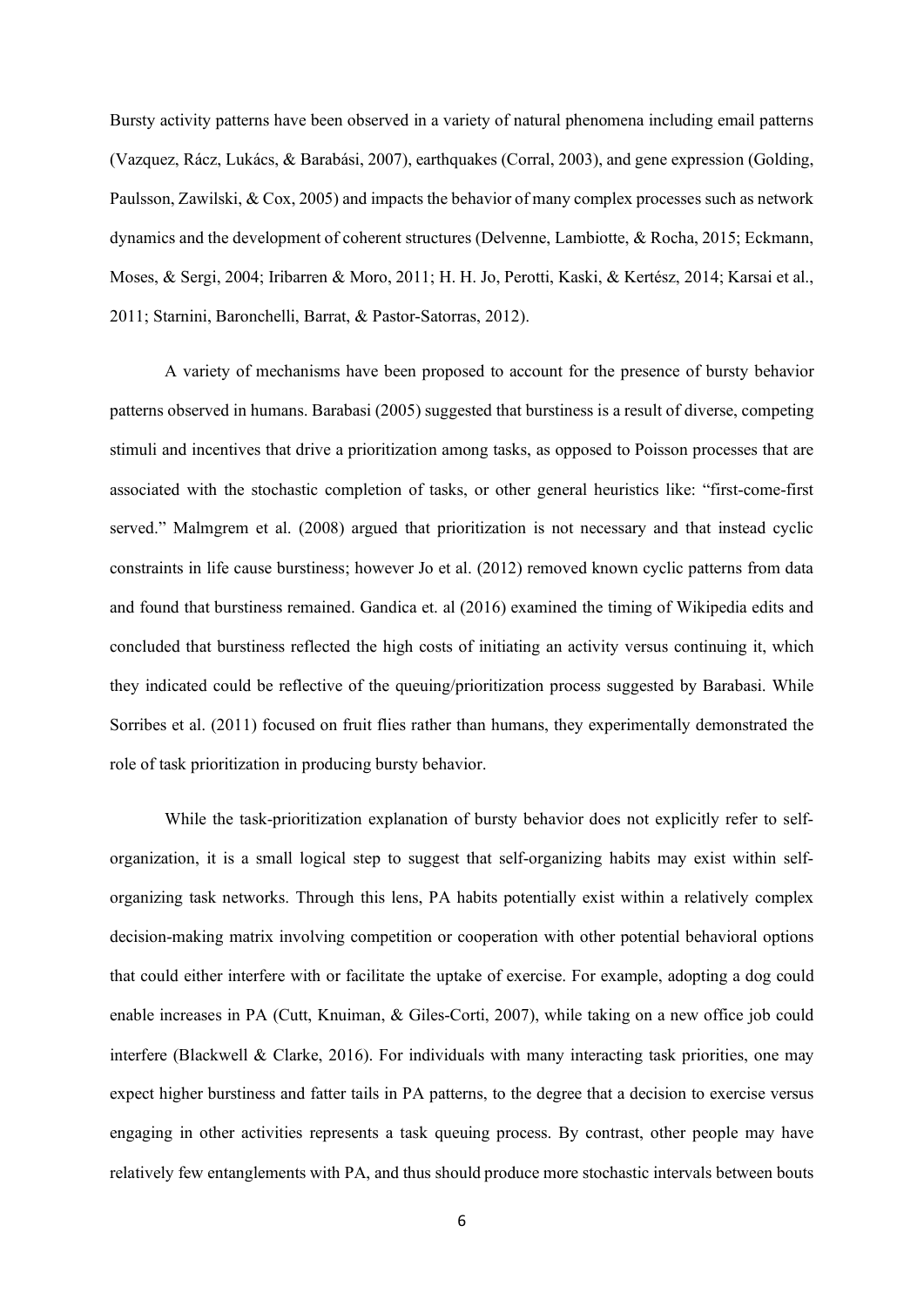of PA, and more exponential distributions. Importantly, the tangled stimuli and incentives need not be overt like a dog or new job, but may be covert – comprised of physiological states, moods, attitude, and/or interpersonal contexts. As such, they may be highly individualized, and difficult to fully assess at the start of a PA intervention.

The present secondary analysis investigated whether indicators of PA self-organization were present and associated with resistance to behavior change within a PA intervention that measured daily MVPA using accelerometers with 512 participants over the course of one year. We first determined whether IPLs sufficiently summarized (a) distributions of daily MVPA bout minutes and (b) time intervals between days where assigned MVPA goals were met. Second, we investigated whether markers of self-organization differed by study incentive arms (i.e., contingent, immediate versus noncontingent, delayed financial reinforcement), which tests the hypothesis that task incentives play a role in the self-organization process. Last, we examined IPLs summarizing behavior from the beginning of the year-long intervention and determined whether the features of these distributions predicted resistance to sustained performance of PA later in the trial. Because this is the first time these dynamical questions have been asked, it is difficult to make predictions, so this work should be considered exploratory. This point notwithstanding, we hypothesized that more stochastic PA habits at the outset of the study would be indicative of malleability that is conducive to sustained behavior change in response to an intervention. We anticipate that the results of this exploratory work will help determine how the structural organization of PA either hinders or facilitates targeted health behavior change efforts and the degree to which task-incentive networks may be involved in this process.

#### **METHODS**

#### **WalkIT Arizona Design**

WalkIT Arizona was a year-long clinical trial with 512 insufficiently active adults (64.3%) female, mean age=45.5±9.1 yr, 18.8% Hispanic, 84% White) from Maricopa County, Arizona (M. A. Adams et al., 2019). Participants were asked to wear an ActiGraph GT9X wrist-worn accelerometer during awake hours and to sync (i.e., upload) data from their accelerometer each day to project servers. Each day a new MVPA goal was provided via text message to participants (e.g. "Goal for 7/1 is 30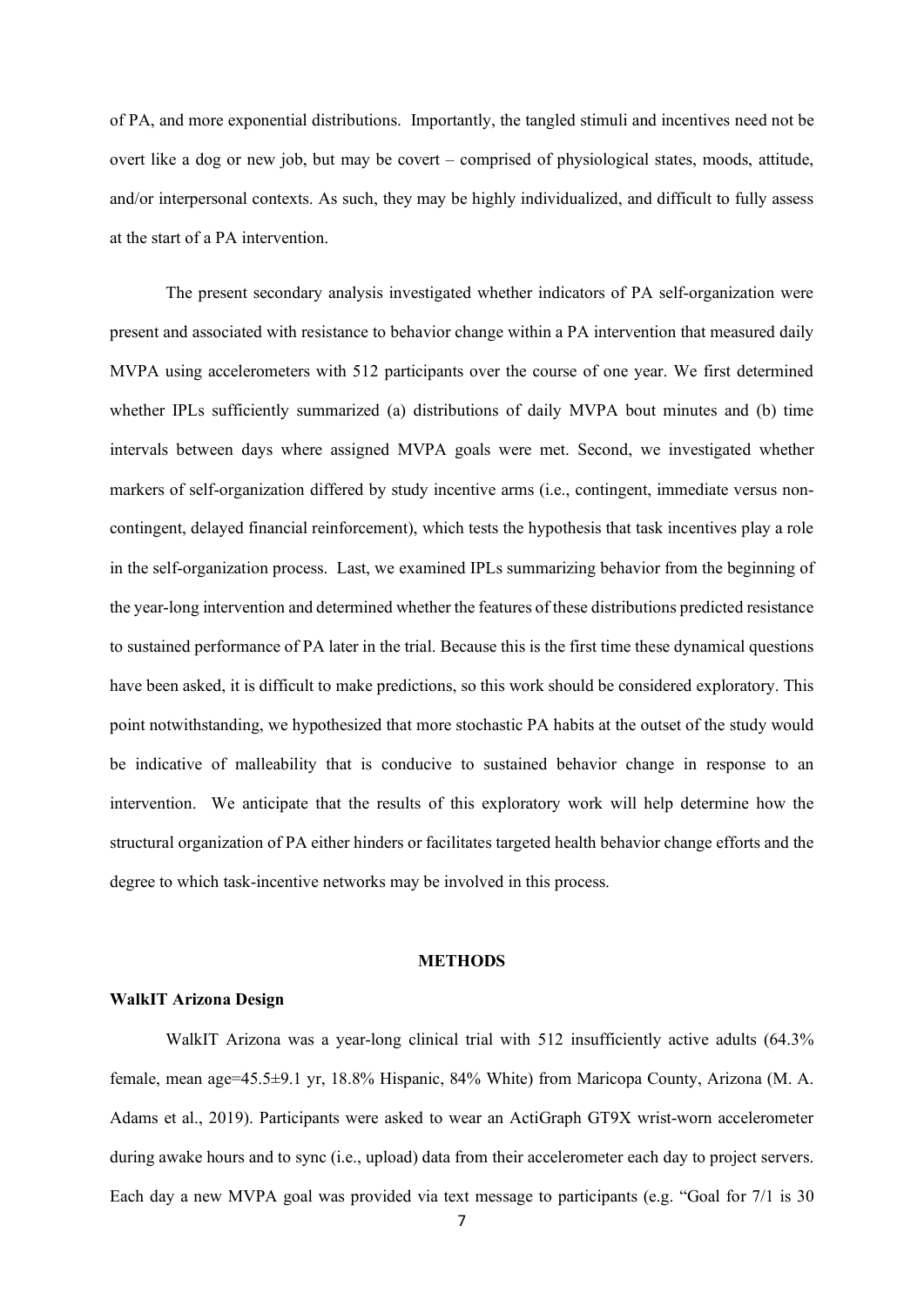min"), and, after syncing with data servers, participants were informed of whether this goal was met, with select participants receiving financial reinforcement for achieving their goal. An automated, cloudbased system was designed for this study and online 24 hours/day, 365 days per year to receive and process accelerometer data, determine whether goals were met, calculate financial rewards, transmit text message feedback to participants, and send e-gift cards, when appropriate. A full description of the WalkIT Arizona methodology and sample characteristics is available in Adams et al (2019) and a brief summary is provided below.

Study recruitment primarily occurred through Facebook. Eligible participants were initially enrolled in a baseline phase, during which MVPA was passively recorded using a blinded accelerometer. After approximately 10 days in the baseline, each participant was enrolled into one of two reinforcement conditions: *Immediate Reinforcement*, where participants earned monetary rewards immediately upon meeting a daily goal and syncing their device by noon the next day or *Delayed Reinforcement*, where participants received a reward every 60 days if they wore their accelerometer for at least 10 hours on 4 out of the last 7 days. Similarly, participants were also enrolled into one of two goal type conditions: *Static Goals*, where the daily MVPA goal was set to 30 minutes or *Adaptive Goals*, where the goal was set to equal the 60th rank-order percentile based on moving window of MVPA minutes accrued over the previous nine days. The study was carried out as a 2x2 factorial design with participants blockrandomized into one of four groups defined by the reinforcement/goal combinations. Regardless of study group, after successfully meeting a daily goal and syncing their accelerometer, participants were provided a feedback text message with praise and their next goal (e.g., "Cheers, James! Goal met! 63 min yesterday. Goal for 7/2 is 35 min).

#### **Measures**

Daily MVPA: The number of MVPA bout minutes on a given day was calculated. Previous work (Freedson, P.S., Melanson, E., Sirard, 1998; Troiano et al., 2008) has outlined the specifics of defining bout minutes and establishing PA intensity.

Daily Goal Attainment Inter-response Time: We also considered the time interval (in days) between consecutive instances in which a participant met a daily goal and synced their device by noon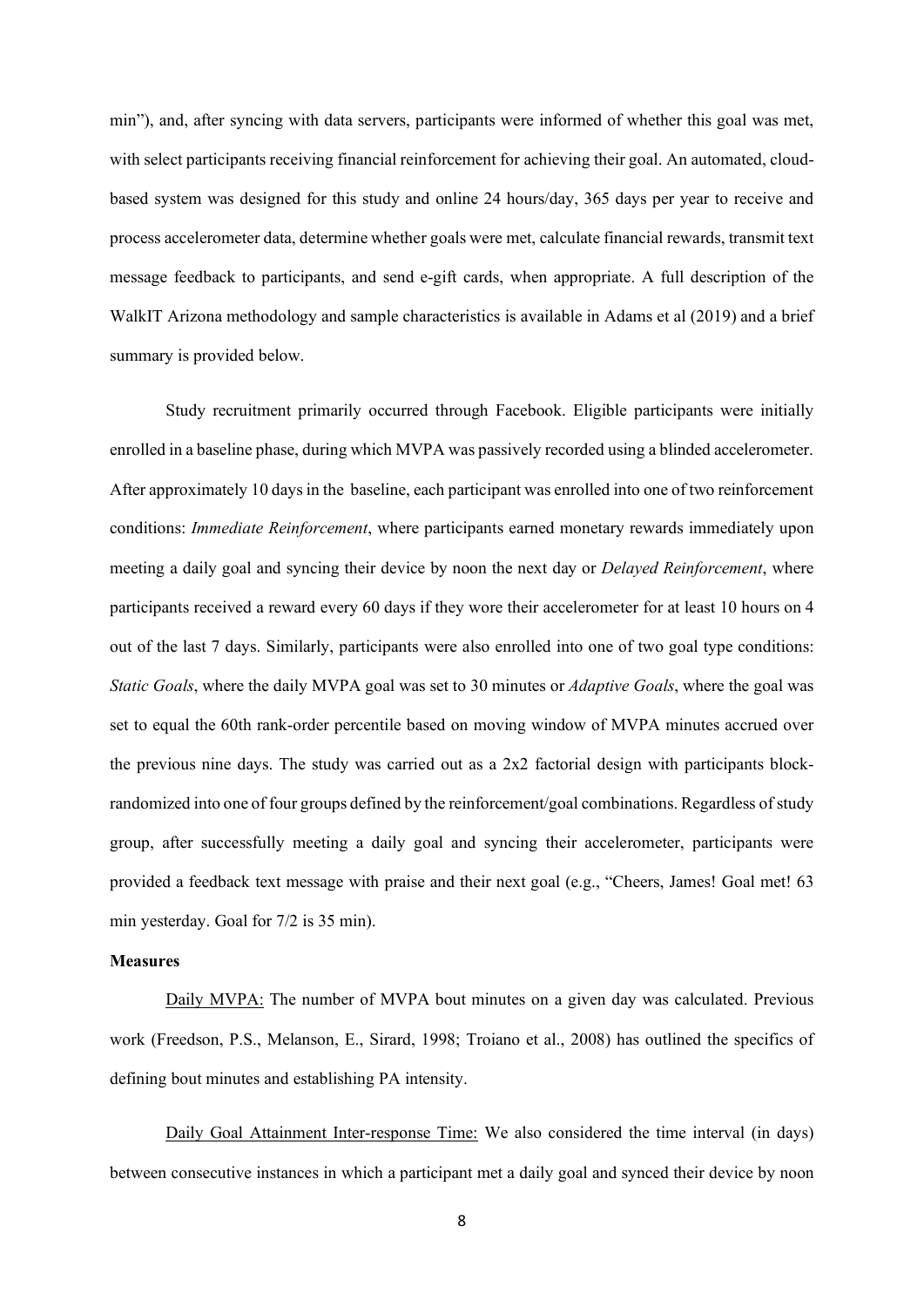the next day. By definition, the minimum time interval is one day. This measure is analogous to interresponse time (IRT) from behavior analysis; consequently, we refer to it as *goal attainment IRT.*

Inverse Power Law Features: Each participant's IPL features were calculated for both daily MVPA and goal attainment IRT over their first 100 days of study enrollment, excluding the baseline. This allowed us to quantify aspects of participant behavior at the beginning of their enrollment and to determine if features of this behavior were predictive of continued success in meeting intervention goals. This calculation was performed by creating a frequency table of each measure and fitting the following equation to this data:

$$
log f = a + b log x,
$$

where  $(x, f)$  pairs represent the frequency, f, of x daily bout minutes/goal attainment IRTs recorded in the first 100 days.  $a$  and  $b$  are parameters that were estimated. Exponentiating both sides of this equation yields the IPL:

$$
f=Cx^b,
$$

where C is the constant  $e^a$ . *b* is known as the scaling exponent, which quantifies the "fatness" of the IPL tail while  $C$  is associated with the relative frequency of smaller values in the distribution. The adjusted coefficient of determination  $r^2$  for the fit is a measure of the degree to which the measures conformed to an IPL, with a penalty for larger numbers of predictors. See Fig. 2 for an illustration of the procedures for calculating IPL features.

| Goal Attainment IRT (days) $(x)$ | Frequency |
|----------------------------------|-----------|
|                                  |           |
|                                  |           |
|                                  |           |
|                                  |           |
|                                  |           |
|                                  |           |
|                                  |           |

*<INSERT FIGURE 2> (Arranged as a 2 X 1 row and joined w/ above table, which is part of the figure)*

*Figure 2: Illustration of the IPL fitting procedure for a representative individual. The table above the figure illustrates a frequency table for goal attainment IRT that will serve as the data for the IPL fit. In*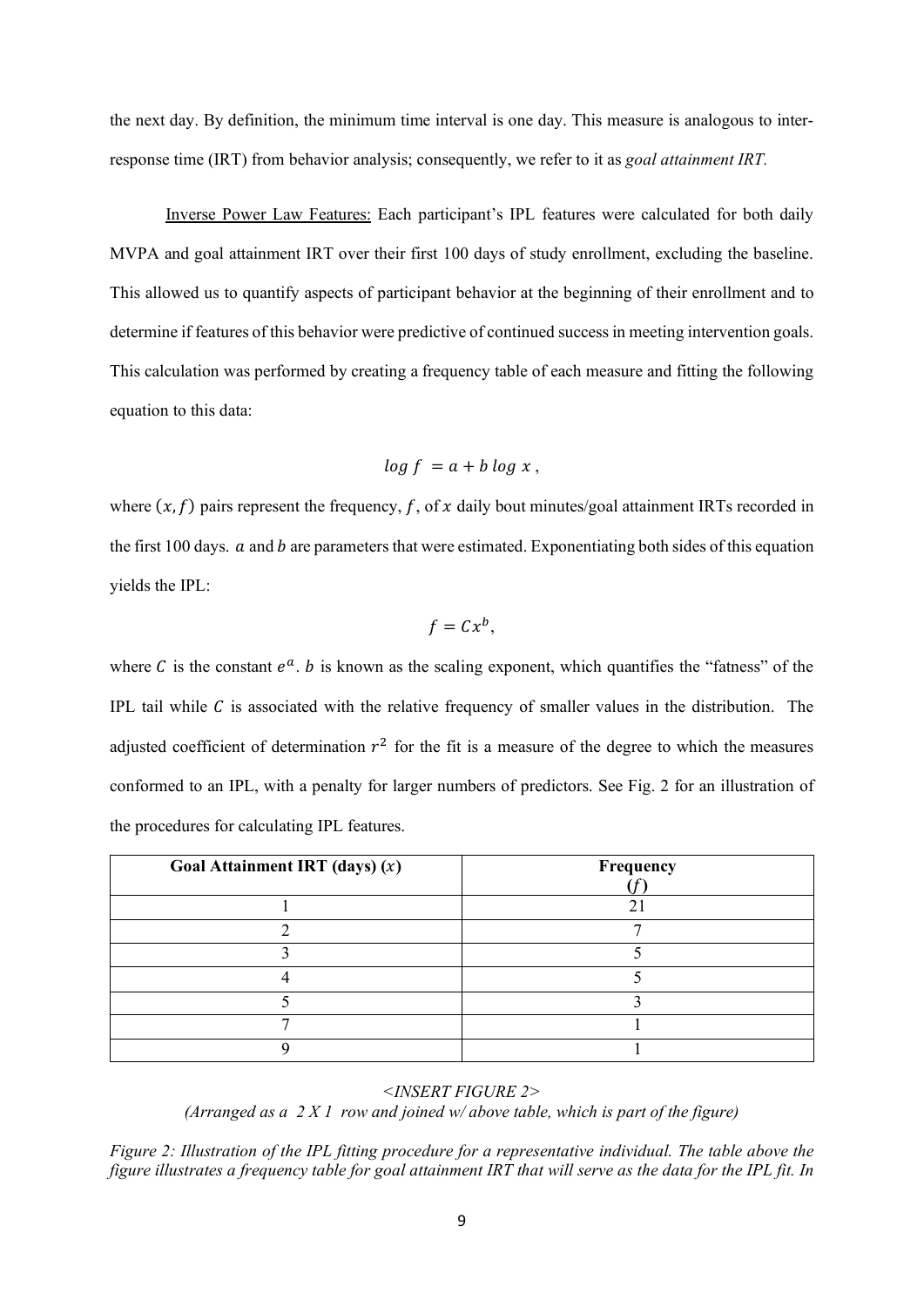*the bottom left figure, a linear function is fit to the log of the data. On the bottom right, these fitted parameters specify an IPL relationship when the raw data is plotted.* 

Goal Attainment: The primary outcome for regression analyses was long-term intervention performance, operationalized as the number of times after the 100th day in the intervention on which the daily goal was met and the accelerometer was synced by noon by the next day. This was denoted as  $g_{>100}$ . By focusing on intervention performance towards the end of the year-long intervention, we aimed to assess behavior most consistent with MVPA maintenance. Statistical analyses involving  $g_{>100}$  were adjusted for the number of goals met over the first 100 days in the study, which was denoted as  $g_{\leq 100}$ .

Burstiness: The burstiness of goal attainment IRT was calculated. (For clarity, we note that burstiness cannot be calculated for daily MVPA since there is no 'event' threshold). Typically, burstiness is measured by the simple metric  $\frac{\sigma-\mu}{\sigma+\mu} = \frac{r-1}{r+1}$ , where  $\mu$  and  $\sigma$  are the mean and standard deviation of inter-event times and  $r = \frac{\sigma}{\mu}$ . However, this measure was developed for summaries of an infinite or very large number of events and, as such, it fails to consider the effects of a finite number of events. Kim and Jo (2016) addressed this shortcoming and proposed the following alternative measure of burstiness:

$$
B = \frac{(n-2)(r\sqrt{n+1} - (1-n\bar{y})\sqrt{n-1})}{r(n\sqrt{n+1} - 2(n-1)) + (n-2\sqrt{n+1})\sqrt{n-1}(1-n\bar{y})}
$$

where *n* is the number of unique goal attainment IRTs and  $\bar{y} = \frac{y_m}{y_d}$ , with  $y_m$  equal to the minimum goal attainment IRT and  $y_d$  equal to the duration of the time series. Burstiness values are expressed on a continuum, ranging from -1 (regularly spaced events) to 0 (stochastic events) to 1 (bursty events). Burstiness was calculated separately for goal attainment IRTs in first 100 days of the study and after the 100<sup>th</sup> day of enrollment, denoted as  $B_{\leq 100}$  and  $B_{>100}$ , respectively. Examples of bursty and non bursty patterns are shown in Fig. 3.

*<INSERT FIGURE 3>*

*Figure 3: Representative cases of low burstiness (B = -0.11) and high burstiness (B = 0.82) in participants' goal attainment IRT. Each vertical line represents a day on which participants met their daily MVPA goal and synced their device by noon the following day.*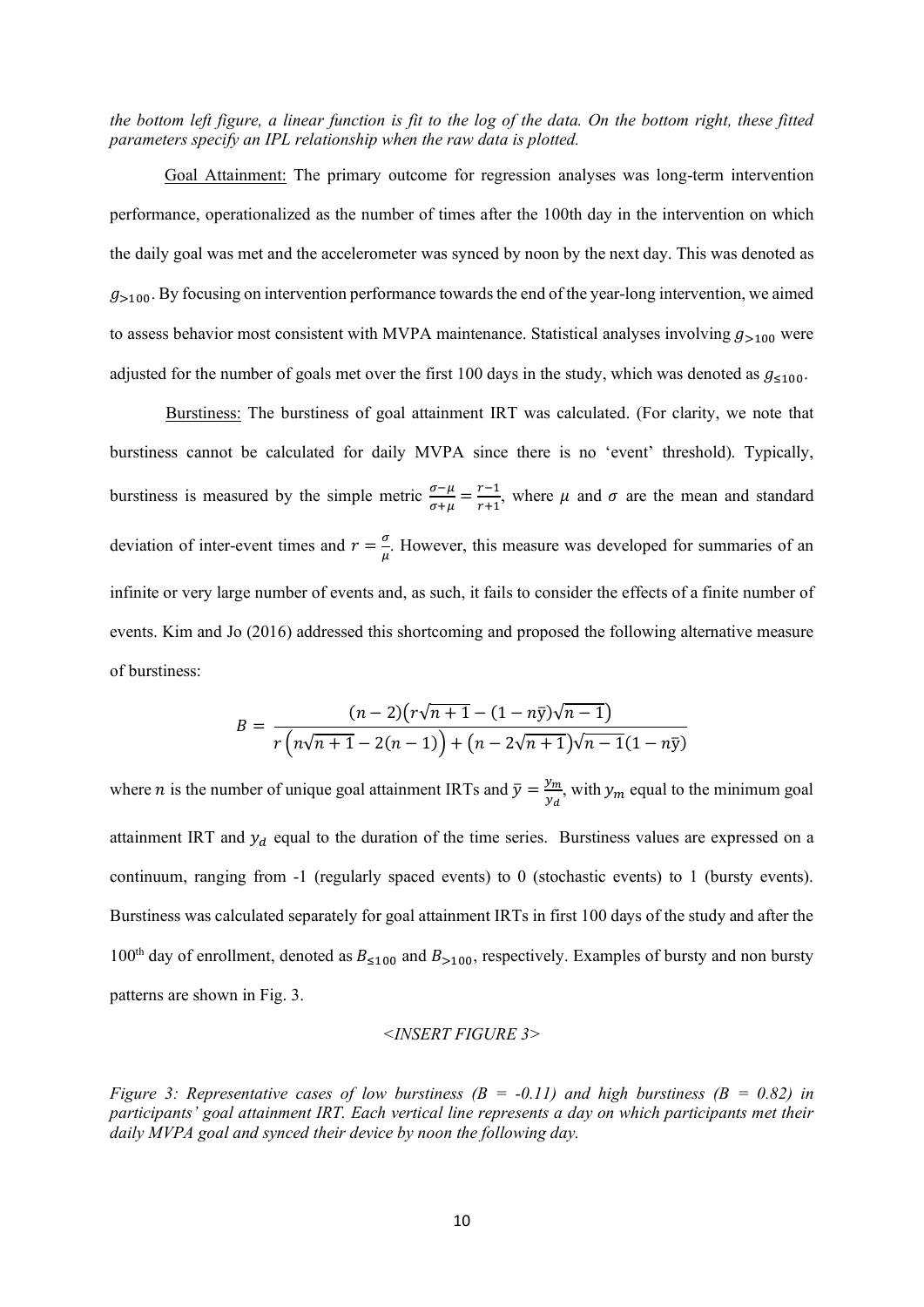Covariates: The following covariates were included in the regression analyses outlined below. Design variables: census-block walkability (higher vs. lower), census-block socioeconomic status (SES; higher vs. lower). Demographic characteristics: ethnicity (white vs. any non-white ethnicity), marital status (married vs. not married [e.g., single, separated, divorced]), educational attainment (college graduate and higher vs. other), gender, number of children living in the household, and body mass index  $(BMI = kg/m<sup>2</sup>).$ 

#### **Sample Description**

The analytical sample criteria were based on valid wear days, defined as days on which at least six hours of accelerometer wear time was recorded, or the daily physical activity goal was met. Days not meeting these criteria were eliminated from all analyses. Participants who did not have at least 50 valid days both before and after their 100th day in the intervention were eliminated from analyses, leading to a sample size of 415 individuals. By definition, a participant who met q goals had  $q - 1$  goal attainment IRTs; for small values of  $q$ , the IPLs fit to the small number goal attainment IRTs may not have been robust summaries of the data. To account for this scenario, an additional inclusion criterion was used for goal attainment IRTs, such that participants were required to have a minimum of five unique goal attainment IRT measures and to have met their goal on at least 10% (i.e. 10) of days before their 100<sup>th</sup> day of enrollment. This eliminated an additional 94 participants from the study, which led to a total sample size of 321. Demographics for this sample group are provided in Table 1.

| Quantitative Variables          |                  |                       |  |  |  |  |
|---------------------------------|------------------|-----------------------|--|--|--|--|
|                                 | Mean             | <b>Std. Deviation</b> |  |  |  |  |
| Age                             | 45.9             | 9.1                   |  |  |  |  |
| <b>BMI</b>                      | 33.0             | 7.0                   |  |  |  |  |
| # Children under 18             | 0.97             | 1.2                   |  |  |  |  |
| Categorical Variables           |                  |                       |  |  |  |  |
|                                 | <b>Frequency</b> | $\frac{0}{0}$         |  |  |  |  |
| Ethnicity – White               | 301              | 72.5                  |  |  |  |  |
| Marital Status - Married        | 284              | 68.4                  |  |  |  |  |
| Education – College Grad+       | 282              | 68.0                  |  |  |  |  |
| Census-block walkability - High | 223              | 53.7                  |  |  |  |  |
| Census-block SES - High         | 222              | 53.5                  |  |  |  |  |

*Table 1: Descriptive statistics for demographics of the sample defined by the inclusion criteria for goal attainment IRTs (N=321).*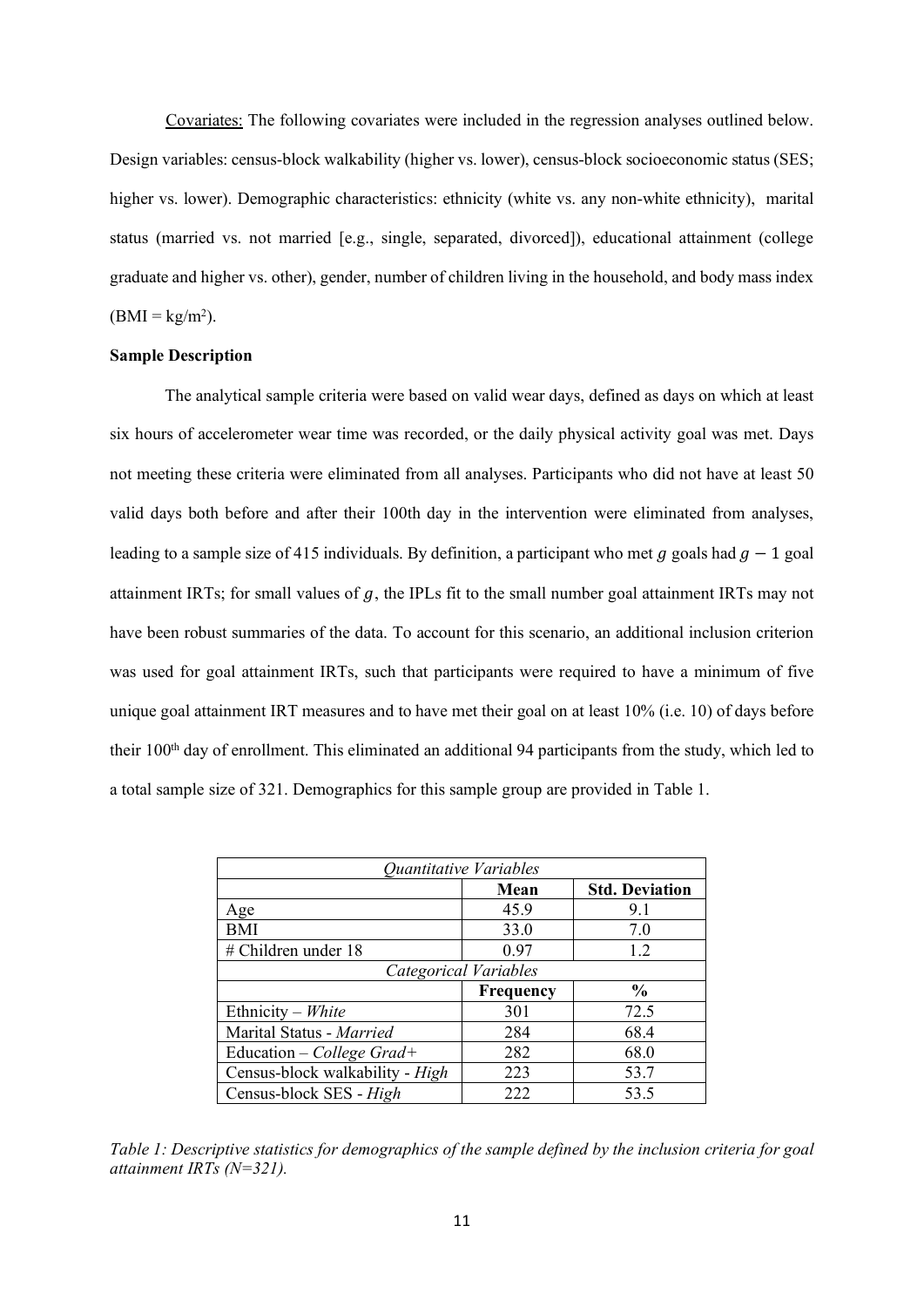#### **Statistical Analyses**

Summary Statistics: The appropriateness of using an IPL to summarize participants' a.) daily minutes of MVPA bouts and b.) goal attainment IRT was assessed by examining the distributions of adjusted  $r^2$  values for each of these variables over all participants meeting the inclusion criteria. Descriptive statistics for all independent/dependent variables were calculated. Correlations between burstiness and goal attainment in the first 100 days of enrollment ( $B_{\leq 100}$  and  $g_{\leq 100}$ ) and after the 100<sup>th</sup> day  $(g_{>100}$  and  $B_{>100}$ ) were also calculated as was the correlation in burstiness during these two time periods ( $B_{\leq 100}$  and  $B_{>100}$ ).

Burstiness and Reward Timing: To test the hypothesis that burstiness in the goal attainment IRT was associated with immediate rewards, which can be viewed as a process that induces task prioritization, the following regression model was fit to the data:

$$
B_{ij} = \alpha + \beta_1 t_j + \beta_2 r_i + \sum_{m=1}^M \gamma_m z_{mi} + u_i,
$$

where  $b_{ij}$  is the burstiness for individual *i* recorded at measurement occasion  $j = 1$  or 2, corresponding to  $B_{\leq 100}$  and  $B_{>100}$ .  $t_j$  is the effect of the measurement occasion ( $\leq 100$  vs. >100),  $r_i$  is the reward timing (Immediate vs. Delayed) for individual *i*,  $z_{mi}$  are the remaining covariates for individual *i*, and  $u_i$  is an individual-level intercept.  $r_i$  could have been incorporated into the  $z_{mi}$  summation term, but we chose to show it on its own since this is our main variable of interest in assessing task prioritization. The individual level intercept  $(u_i)$  is often accounted for by a random-intercept, mixed effects hierarchical linear model approach, but because nearly all covariates are time invariant, this approach makes the strong assumption that covariates are uncorrelated with all unobserved variables. To avoid this assumption we follow the example of Plümper and Troeger (2007) and decompose the random effects into explained and unexplained sources before running a fixed-effects model. To determine effect-size, Cohen's  $d$  was calculated by dividing the difference in the estimated marginal means for the Immediate and Delayed groups by the pooled standard deviation.

Burstiness and Success Meeting MVPA Goals: To determine the factors associated with sustained success in meeting goals throughout enrollment in the study,  $g_{>100}$  was regressed on  $B_{\leq 100}$ ,  $B_{>100}$ , and  $g_{\leq 100}$  in both simple linear regression and multiple regression models. An additional model included a  $B_{\leq 100}$ -by- $g_{\leq 100}$  interaction term to assess if burstiness in goal attainment early in the trial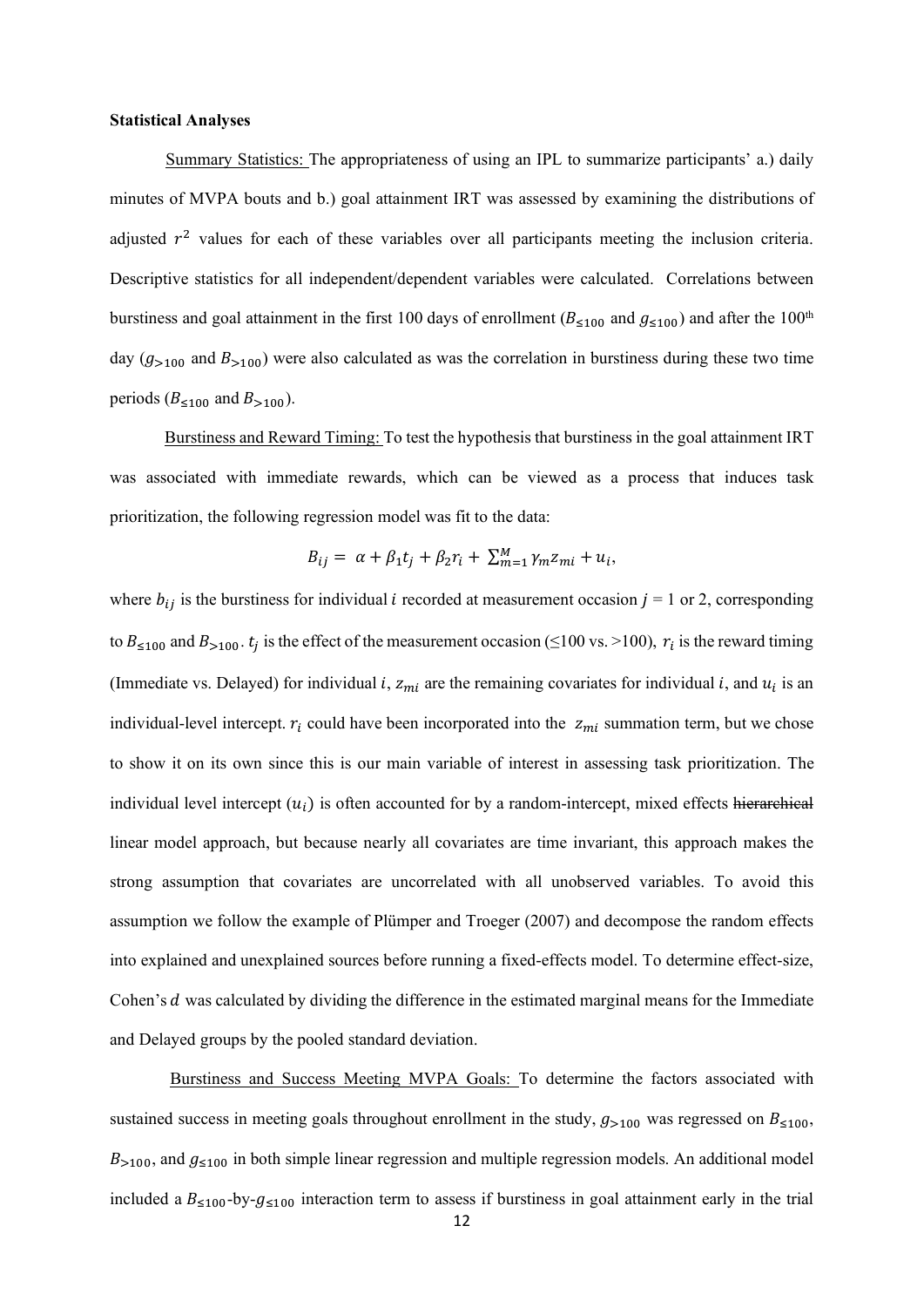had a differential effect based on participants' early success in meeting daily MVPA goals. To further explore the  $B_{\leq 100}$ -by- $g_{\leq 100}$  interaction, the data was stratified into four groups defined by the quartiles of  $g_{\leq 100}$  and a distinct multiple regression model was calculated for each quartile group. Demographic covariates were included in all regression models. Additionally, since previous research with IPLs has noted the effects of the fit index  $r^2$  and shape parameter b on outcomes, all non-stratified regression analyses were re-run with these values included. Table 2 illustrates the components of the regression models fit to the data.

**Burstiness and Reward Timing** 

Burstiness and Success Meeting MVPA Goals

*Table 2: Components of the Burstiness and Reward Timing and Burstiness and Success Meeting MVPA Goals regression approaches.* 

Nonlinear Effects & Sensitivity Analysis: The regression models described above both assume that all effects are linear and additive, which is likely to be violated. Supplementary analysis with quantile regression (results not shown) yielded qualitatively similar results to those outlined below. Furthermore, while preliminary analysis indicated that 100 days was a reasonable selection as a stratification point between predictor and outcome measures, this choice was somewhat arbitrary. To test the sensitivity of findings to this parameter, we performed a sensitivity analysis that is fully detailed in Appendix A

#### **RESULTS**

Summary Statistics: Table 3 provides descriptive statistics and Fig. 4 illustrates the distribution of adjusted  $r^2$  values for the IPL fit over all participants. The adjusted  $r^2$  values for daily bouts of MVPA were relatively small, indicating that IPLs do not appear to be an appropriate summarization of this feature. Goal attainment IRTs were much better summarized by IPLs and as a result, all subsequent analyses solely focused on this measure. The burstiness of participants' goal attainment IRTs in both the first 100 days ( $B_{\leq 100}$ ) and beyond the first 100 days ( $B_{>100}$ ) are also summarized in Table 3 and Fig. 4. The values ranged from approximately 0 to approximately 1, meaning that participants'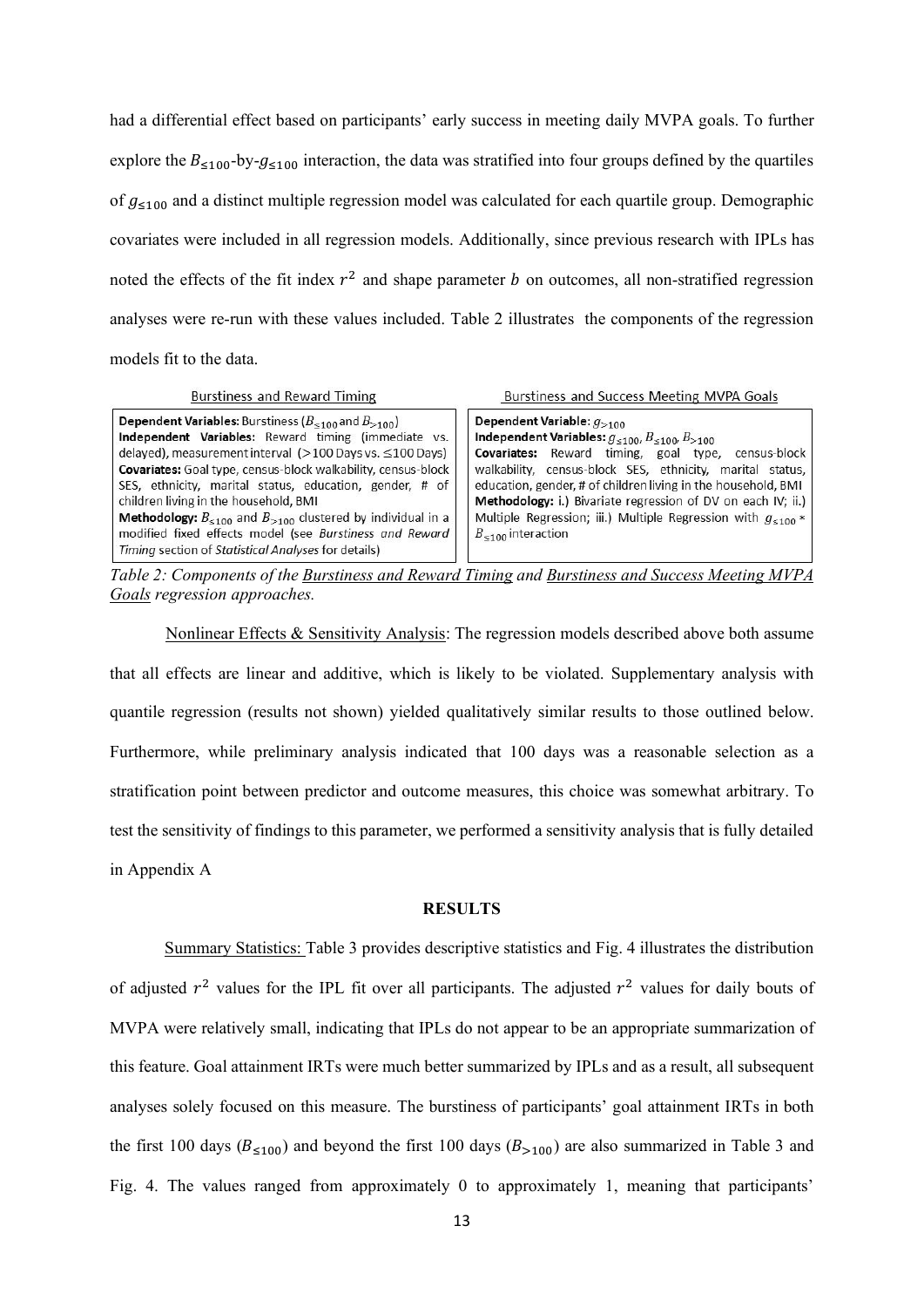occurrences of meeting goals roughly varied from stochastic through bursty, but did not extend to regular patterns (which would have been indicated by  $B$  approaching  $-1$ ).

|                                        | Mean          | Min/Max       | <b>Median</b> | <b>IQR</b> |  |
|----------------------------------------|---------------|---------------|---------------|------------|--|
|                                        | (SD)          |               |               |            |  |
| <b>IPL Adjusted</b> $r^2$ (daily       | 0.30(0.25)    | $-0.04/0.91$  | 0.27          | 0.46       |  |
| <b>MVPA</b> bout minutes)              |               |               |               |            |  |
| <b>IPL</b> Adjusted $r^2$ (goal        | 0.69(0.24)    | $-0.20/0.99$  | 0.75          | 0.27       |  |
| attainment IRTs)                       |               |               |               |            |  |
| <b>IPL</b> scaling exponent <i>b</i>   | $-1.06(0.51)$ | $-2.63/0.05$  | $-1.02$       | 0.68       |  |
| (goal attainment $IRTs$ ) <sup>+</sup> | $-1.40(0.42)$ | $-2.63/-0.45$ | $-1.36$       | 0.54       |  |
| $g_{\leq 100}$                         | 35.7(15.4)    | 10/77         | 35            | 21         |  |
| $g_{>100}$                             | 66.1(41.2)    | 0/254         | 63            | 57         |  |
| $B_{\leq 100}$                         | 0.32(0.17)    | $-0.11/0.82$  | 0.32          | 0.21       |  |
| $B_{>100}$                             | 0.28(0.19)    | $-0.41/1.00$  | 0.26          | 0.23       |  |

*Table 3: Descriptive statistics for regression variables. The inclusion criteria for goal attainment IRTs was used to define the sample for the calculation of all statistics except adjusted*  $r^2$  *for daily bout minutes. + indicates that the bottom, bold values are scaling exponent summary statistics for only those individuals with an adjusted*  $r^2 > 0.8$  ( $n = 125$ ). This was done since the scaling exponent is *valid/interesting only when distributions are reasonably approximated by IPLs.*

## *<INSERT FIGURE 4> (Arranged as 2x2 Matrix)*

*Figure 4: The distribution of adjusted r<sup>2</sup> values for IPL fits of daily minutes of MVPA bouts (top left) and goal attainment IRTs (top right). The distribution of B*≤100 *and B*>100 *values for goals met are shown in the bottom left and right rows, respectively.* 

Burstiness and Reward Timing: Table 4 illustrates the results of the hierarchical linear model built to test the hypothesis that burstiness is associated with task prioritization and therefore would be higher in the Immediate (versus Delayed) reinforcement arm of the trial. The results confirmed this hypothesis and indicated that burstiness was significantly higher for Immediate versus Delayed reinforcement. Estimated marginal means were then calculated for these two arms, which were 0.339 for the Immediate arm and  $0.262$  for the Delayed arm. Cohen's  $d$  for this difference was  $0.43$ , which reflects a small-to-moderate effect. The model also indicated that burstiness was significantly lower for individuals from low SES block groups, males and when calculated after the  $100<sup>th</sup>$  day of enrollment as opposed to before.

| Reward Timing ( <i>Immediate vs. Delayed</i> ) | $0.07^{-}$ | 0.009 | <0.001 |
|------------------------------------------------|------------|-------|--------|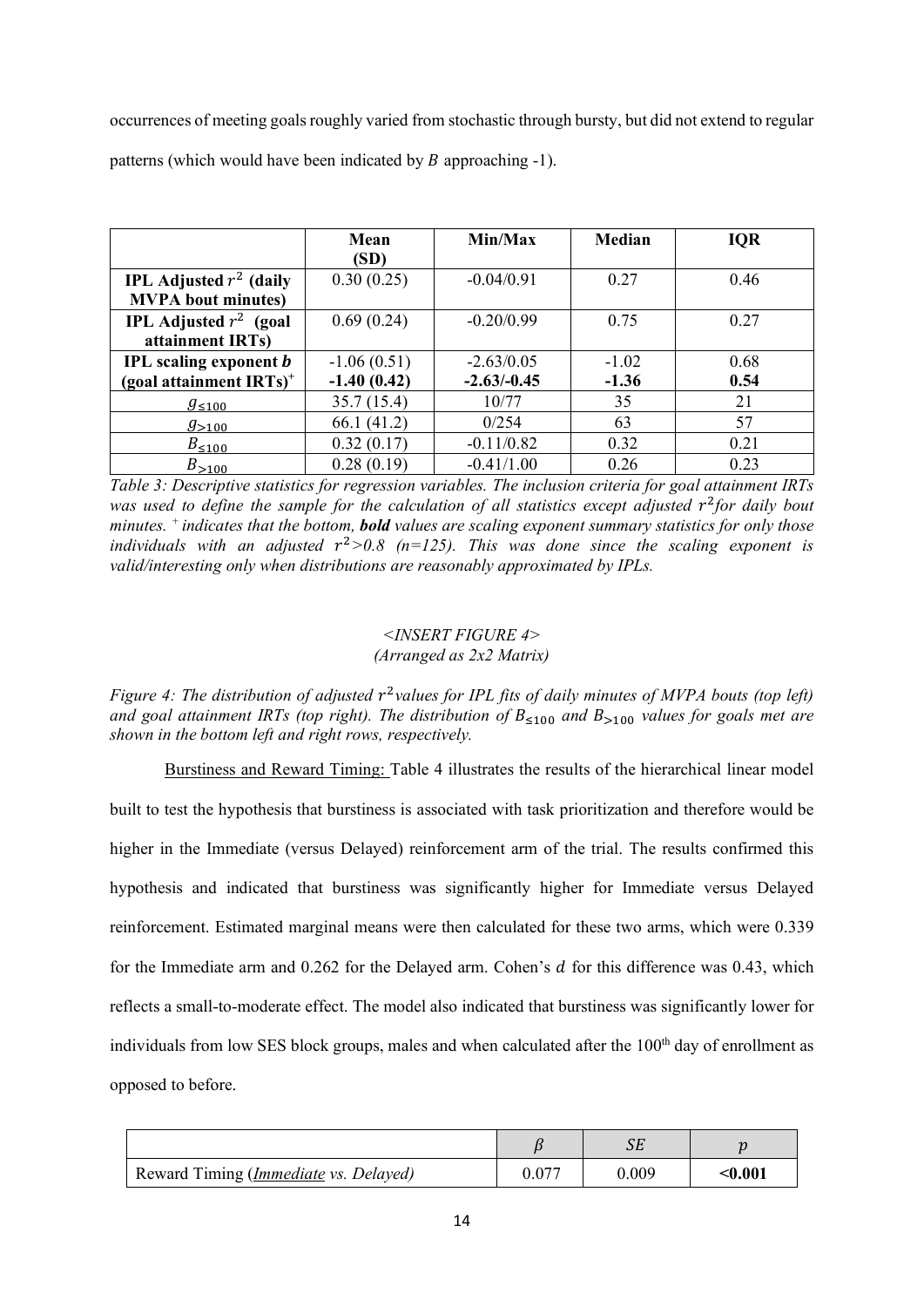| Goal Type (Static vs. Adaptive)                        | 0.014     | 0.009 | 0.151   |
|--------------------------------------------------------|-----------|-------|---------|
| Measurement Interval $(>100$ Days vs. $\leq 100$ Days) | $-0.048$  | 0.009 | < 0.001 |
| Neighborhood Walkability (Low vs. High)                | 0.0003    | 0.009 | 0.973   |
| Neighborhood SES (Low vs. High)                        | $-0.020$  | 0.010 | 0.042   |
| $Age*$                                                 | $-0.0002$ | 0.001 | 0.729   |
| Sex (Male vs. Female)                                  | $-0.048$  | 0.010 | < 0.001 |
| Marital Status (Not Married vs. Married)               | $-0.004$  | 0.011 | 0.730   |
| Ethnicity ( <i>White vs. Other</i> )                   | $-0.015$  | 0.011 | 0.146   |
| Education (College Grad + vs. < College Grad)          | $-0.018$  | 0.010 | 0.070   |
| # of Children in Home*                                 | $-0.007$  | 0.004 | 0.079   |
| $BMI^*$                                                | 0.0004    | 0.001 | 0.591   |

*Table 4: Results of modified fixed effects model to assess the effect of reward timing and covariates on the burstiness of goal attainment IRTs.* A \* indicates a continuous variable and for non-continuous (i.e., qualitative) variables, the levels follow each variable with the referent level underlined. *values less than 0.05 are shown in bold.* 

Burstiness and Success Meeting MVPA Goals: The correlation between  $B_{\leq 100}$  and  $B_{>100}$ , was 0.25, indicating a considerable variation in burstiness between these two intervals. The relationships between burstiness and goals met during these two intervals were not consistent, with a correlation between  $B_{\leq 100}$  and  $g_{\leq 100}$  of 0.43 and a correlation between  $B_{>100}$  and  $g_{>100}$  of 0.09, suggesting that that burstiness and concurrent success in meeting MVPA goals are more closely linked earlier in the trial.

Table 5 illustrates the results of the three regression models that examined the effect of IPL features on  $g_{>100}$ . In bivariate models,  $g_{\leq 100}$  and  $B_{\leq 100}$  were both significantly associated with higher values of  $g_{>100}$ , but  $B_{>100}$  was not. After controlling for each other, the relationship between  $g_{\leq 100}$ and  $g_{>100}$  remained similar, but the positive association between  $B_{\leq 100}$  and  $g_{>100}$  reversed, with greater burstiness values now associated with smaller  $g_{>100}$ , at a level approaching significance.

When an interaction term between  $g_{\leq 100}$  and  $B_{\leq 100}$  was included,  $g_{\leq 100}$  had a larger effect on  $g_{>100}$ , but  $B_{\leq100}$  lost its trend towards significance. The interaction term neared significance such that high burstiness before day 100 was more strongly associated with fewer goals met later in the intervention for individuals meeting a relatively large number of goals before day 100. To further illustrate this point, multiple regression models, stratified by quartiles of  $g_{\leq 100}$  were fit to the data. Figure 5 illustrates the  $B_{\leq 100}$  versus  $g_{>100}$  relationship for the different quartiles of  $g_{\leq 100}$ , with all other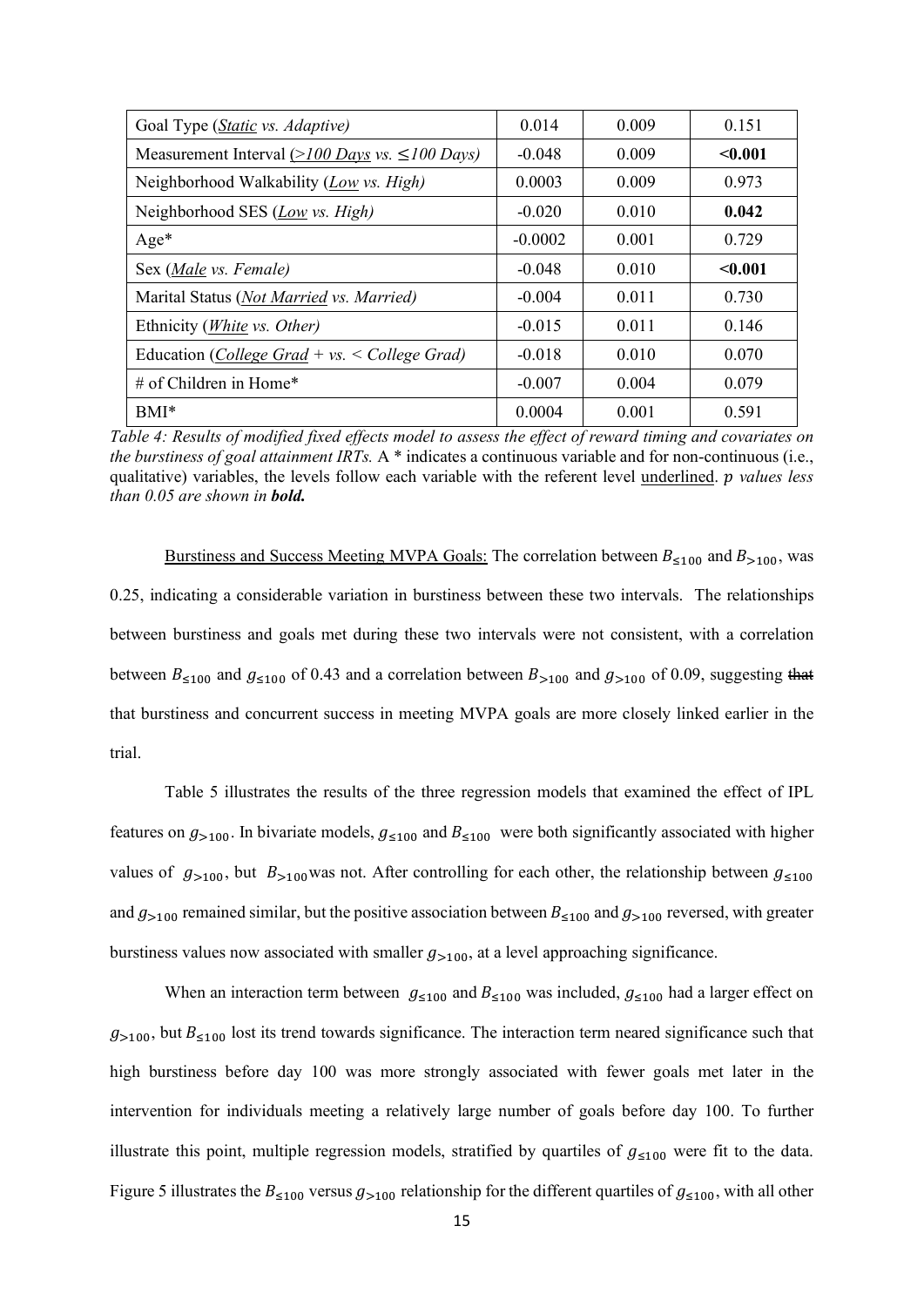covariates set equal to their means. A statistically significant association between burstiness and goals attained after day 100 was present only for individuals in the fourth quartile of  $g_{\leq 100}$ , i.e. those who were most successful in meeting goals over the first 100 days of the intervention. The  $B_{\leq 100}$  coefficient for this group was -101.7.

|                                         | <b>Bivariate Models</b> |                          | <b>Multiple Regression</b><br><b>Model</b> |                          | <b>Interaction Model</b> |                          |                   |               |                  |
|-----------------------------------------|-------------------------|--------------------------|--------------------------------------------|--------------------------|--------------------------|--------------------------|-------------------|---------------|------------------|
|                                         | $\beta$ (SE)            | $\hat{\beta}$            | $\boldsymbol{p}$                           | $\beta$ (SE)             | $\hat{\beta}$            | $\boldsymbol{p}$         | $\beta$ (SE)      | $\hat{\beta}$ | $\boldsymbol{p}$ |
| $g_{\leq 100}$                          | 1.65<br>(0.12)          | 0.62                     | < 0.001                                    | 1.71<br>(0.13)           | 0.65                     | < 0.001                  | 2.16<br>(0.29)    | 0.82          | < 0.001          |
| $B_{\leq 100}$                          | 40.02<br>(13.81)        | 0.16                     | 0.004                                      | $-21.11$<br>(12.11)      | $-0.09$                  | 0.08                     | 12.88<br>(23.17)  | 0.05          | 0.58             |
| $B_{>100}$                              | 4.97<br>(12.61)         | 0.02                     | 0.88                                       | 1.60<br>(10.19)          | 0.007                    | 0.87                     | 2.44<br>(10.17)   | 0.01          | 0.81             |
| $g_{\leq 100}$<br>$\ast$ $B_{\leq 100}$ | $\qquad \qquad$         | $\overline{\phantom{0}}$ | $\overline{\phantom{0}}$                   | $\overline{\phantom{a}}$ |                          | $\overline{\phantom{a}}$ | $-1.10$<br>(0.64) | $-0.41$       | 0.09             |

*Table 5: Regression results with goals met after 100<sup>th</sup> day of enrollment (* $g_{>100}$ *) as the dependent variable.*  $g_{\leq 100}$  = number of goals met during the first 100 days of enrollment,  $B_{\leq 100}$  = burstiness *during first 100 days of enrollment,*  $B_{>100}$  = *burstiness during remainder of enrollment,*  $\beta$  (SE) = *regression coefficient (standard error), and*  $\hat{\beta}$  = *standardized regression coefficient. p-values* < 0.05 *are shown in bold.*

#### *<INSERT FIGURE 5>*

*Figure 5: Results of quartile regression.*  $B_{\leq 100}$  *versus*  $g_{>100}$  *stratified by*  $g_{\leq 100}$  *quartiles.* 

When introducing  $r^2$  and  $b$  into these analyses, there was a statistically significant relationship between each of these terms and  $g_{>100}$  in bivariate regression models. But this was not the case for the multiple regression and interaction models, where their inclusion minimally changed the results. Therefore, the results for the most parsimonious IPL model was presented in this section.

#### **DISCUSSION**

Our central finding was that stochasticity in meeting goals at the outset of a PA intervention was associated with greater malleability of behavior, while burstiness was associated with resistance to change during the trial. Quartile regression indicated that this phenomenon occurred specifically for participants who were successful at meeting goals early in the intervention. In other words, greater goal attainment early in the intervention was more strongly associated with later success when the patterns of that early goal attainment were relatively stochastic (i.e., less bursty). When early goal attainment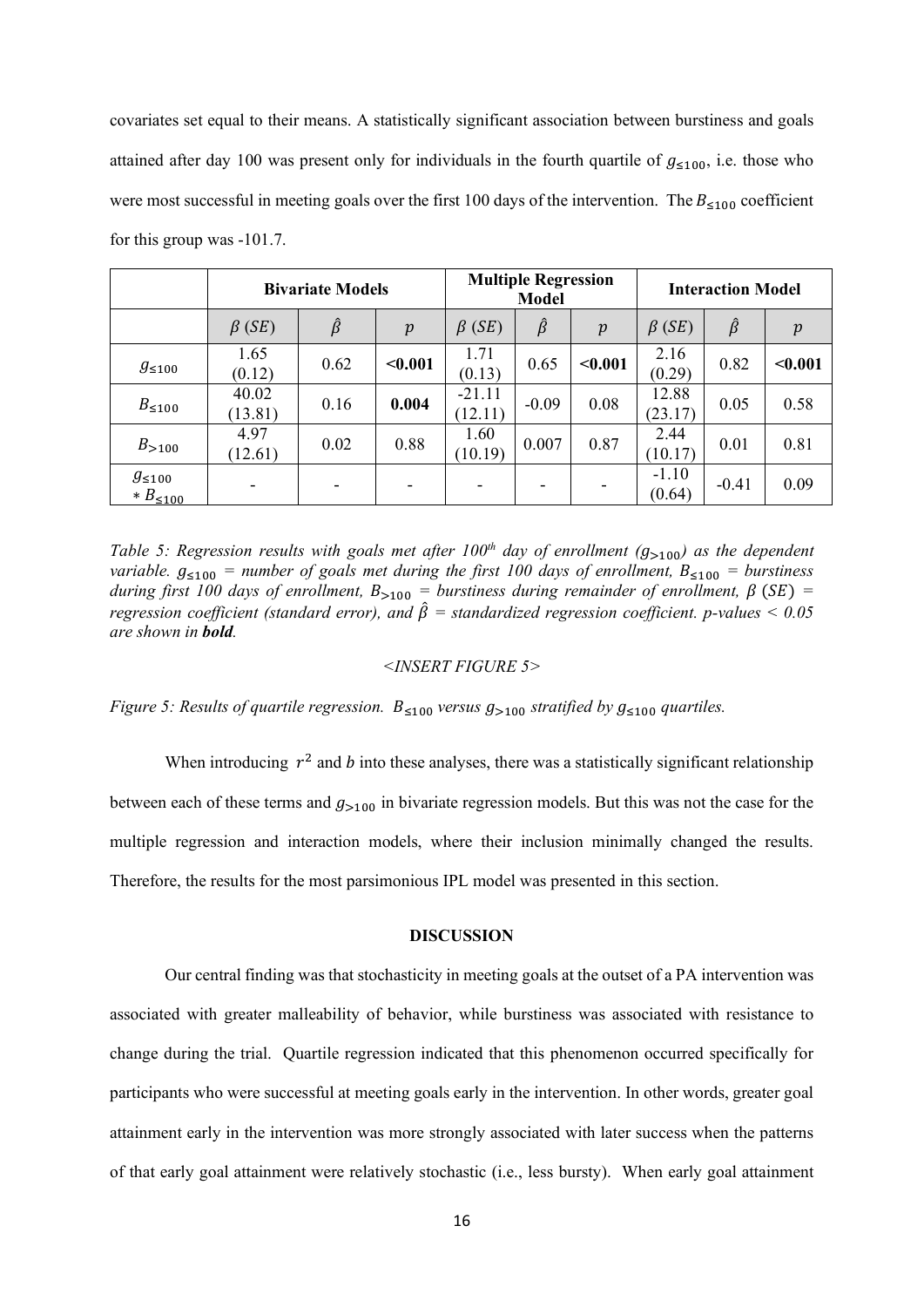was highly clustered in time, goal attainment after 100 days was relatively poor. For individuals meeting fewer goals early in the intervention, burstiness did not predict later goal attainment, which may suggest that, for individuals that are less responsive to the intervention, meeting goals in any capacity at the beginning of treatment, regardless of the temporal pattern, is predictive of later success. That is, low baseline MVPA was the primary obstacle to sustained intervention success, with established habits (as revealed by greater burstiness) providing headwinds for only those subjects who best responded to treatment.

For practitioners, the results may be understood most intuitively within the context of a "breaking down" prior habits. As an extreme example, one may consider the strategies of a military drill sergeant, who prescribes PA at random intervals during basic training. While this level of "breaking down" is certainly over-kill for standard studies, mHealth interventions may be more effective if PA prompts are more stochastic early in a behavioral intervention, particularly for those who show high levels of engagement. More broadly, stochasticity may be a sign of openness or readiness to change PA patterns and has been identified in other work as a critical process for PA adoption (Iso-ahola, 2011). Inducing greater stochasticity may provide a "softening up" in preparation for a lifestyle transformation in one's established PA habits.

Our results also revealed that immediate, PA contingent rewards versus delayed, non-contingent rewards were associated with higher levels of burstiness in PA goal attainment, which is consistent with previous assertions of burstiness as consequence of task prioritization. By definition, the burstiness engendered by immediate rewards comes at the expense of stochasticity. If stochasticity is indeed associated with breaking down old habits, then immediate rewards may inhibit this effect by freezing counter-productive habits in place, unless rewards are specifically aimed at generating stochastic PA. Behavioral literature suggests that discontinuing reinforcement increases variability in behavior (Skinner, 1953). Therefore, an effective intervention strategy, particularly for people successfully meeting PA goals, may be to initially provide incentives, but then eliminate them to allow goal achievement to become more stochastic. If these hypotheses prove correct, burstiness may be used as a relatively simple dynamical index that can be used to tailor feedback for individuals attempting to change their behavior. For example, participants who enter an intervention with relatively bursty PA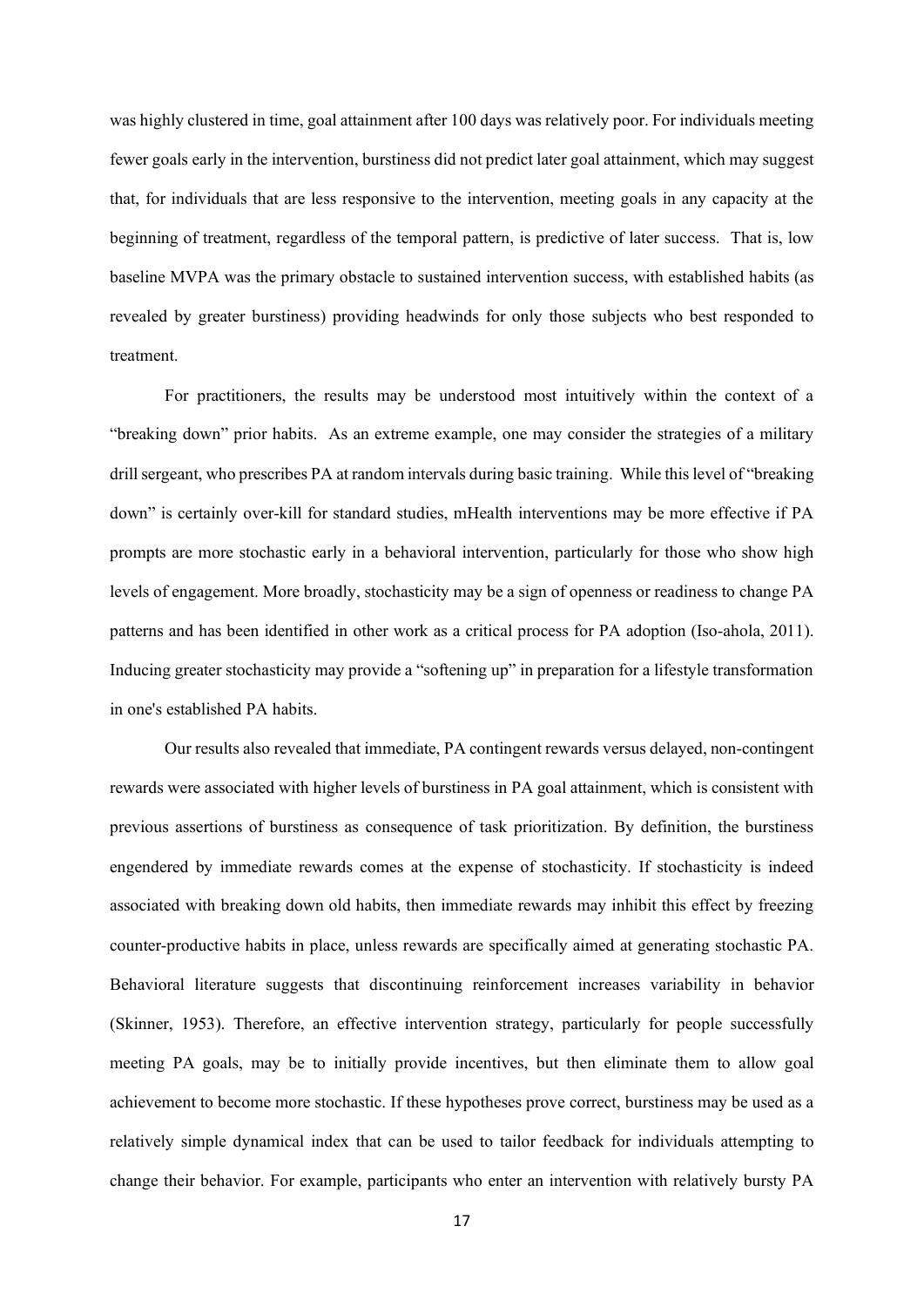patterns may be informed that rewards will be temporarily delayed while they are encouraged to explore a greater variety of opportunities for PA within a broader range of life contexts – for example, walking or stair climbing during the work day rather than exclusively after work or on weekends.

There are several implications for measurement of self-organization in daily PA that arise from the current results. IPLs were observed for some participants with respect to daily MVPA bouts, with the largest fits having adjusted  $r^2$  values near 0.75. But the mode was zero, indicating that IPLs may not be the best model to use in general for PA magnitude. On the other hand, IPLs were far more common for goal attainment IRTs, clustering at the higher range of adjusted  $r^2$  with a mode near 0.9. Fit index,  $r^2$ , and shape parameter, b, were significantly related to  $g_{>100}$  in bivariate regression models, but not within the multiple regression and interaction models. As such, the most parsimonious model included burstiness of goals met within the first 100 days of the intervention. A full spectrum of burstiness was observed within this sample, ranging from stochastic (at the low end) to highly clustered at the high end, within a Gaussian-type distribution with a mode near 0.3. This variance in burstiness may have played some role in its power to predict malleability above and beyond the strong effect of  $g_{\geq 100}$ . Yet many other factors could also have lent power to burstiness, including its embeddedness in time compared to IPLs, or factors unique to this sample or to the selection of daily PA as an outcome measure. These results stand in minor contrast to other studies involving different types of PA, in which direct IPL features were used as predictors, and may serve to integrate the PA literature with the literature on non-PA behaviors (e.g., flows of work tasks). Future studies may wish to continue to examine both IPLs and burstiness as indicators of the self-organization of habits.

This study had several limitations. It was designed to be exploratory due to the novelty of the design within the context of a PA intervention, so replication and extension are needed before applying the current results with confidence to future interventions. Over the course of a one-year trial, most participants did not wear the accelerometer every day, so the data used in these analyses likely exclude MVPA that was performed, but not measured. Regression effect sizes were small and notable inferential statistical tests tended towards, but did not meet, significance at  $\alpha = 0.05$ . There is also the potential for over-interpretation of results as self-organization without robust IPLs in both temporal and bout-size dynamics. This is especially true since our sample size and measurement periods were relatively small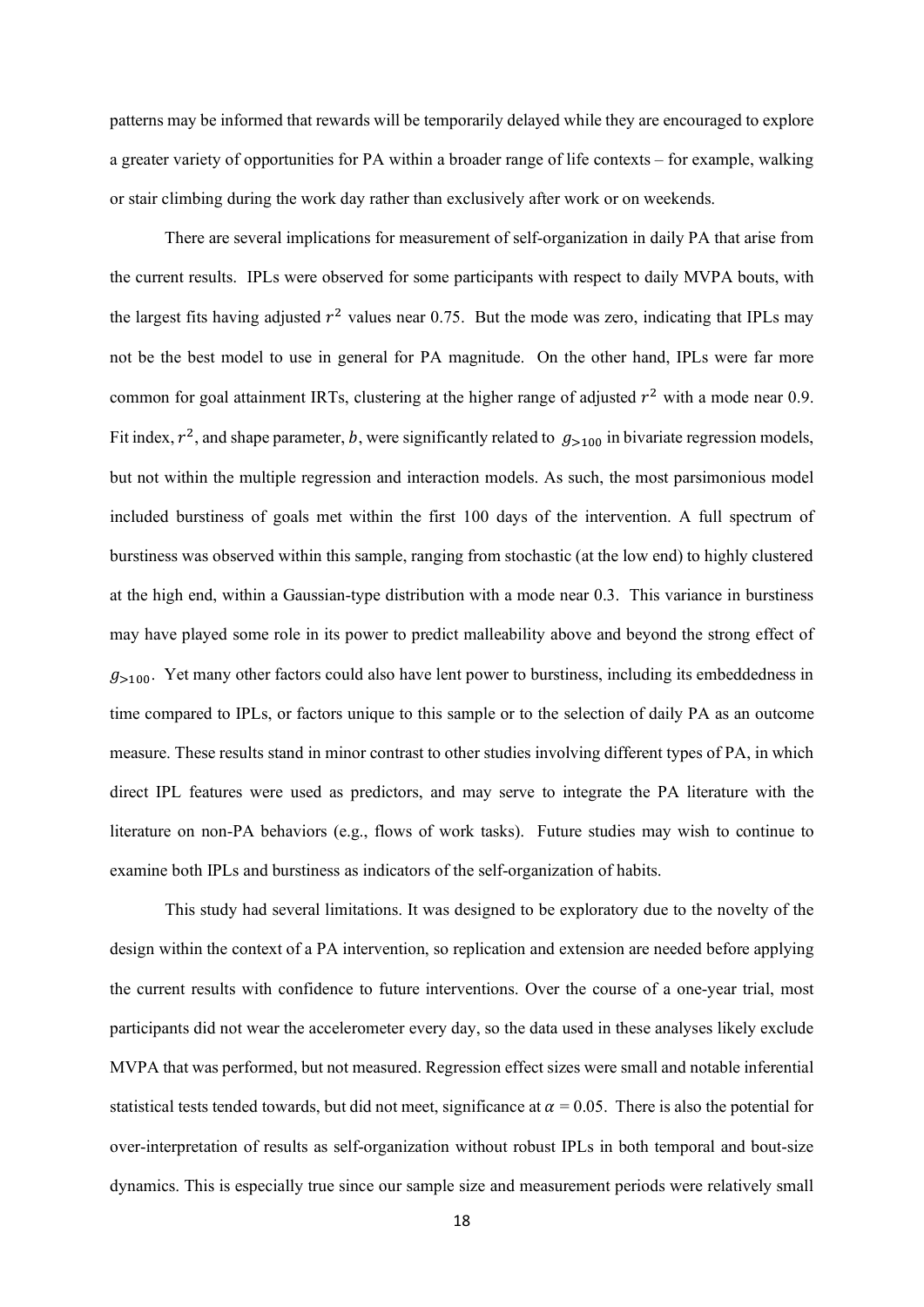and concerns over the accuracy of the log-log fitting routine we used have been raised (Clauset, Shalizi, & Newman, 2009). Similarly, less constrained regression approaches that model non-linear associations among covariates may affect findings and should be explored in future work. Additionally, the notion of incentives and task prioritization were not tested directly, and so should be interpreted with caution.

Most broadly, the current results support the importance of ongoing research that moves beyond the identification of static mean targets. For decades, PA research has shown us where to aim intervention efforts (e.g., 150 minutes per week). But only recently have we gained access to mobile data that can show us how best to get there. Ideally, this data will allow us to better tailor treatments to individuals and their life situations, as each unfolds in time.

#### **FUNDING**

This work was supported by the National Cancer Institute at the National Institutes of Health [XXXXXXXXX]. The funding agency was not involved in any aspect of this study or manuscript.

#### **ACKNOWLEDGEMENTS**

The authors acknowledge the support of XXXXXXX and XXXXXXX, along with many undergraduate and graduate research assistants helping with data collection.

#### **REFERENCES**

- Adams, M. A., Hurley, J. C., Phillips, C. B., Todd, M., Angadi, S. S., Berardi, V., … Hooker, S. (2019). Rationale, design, and baseline characteristics of WalkIT Arizona: A factorial randomized trial testing adaptive goals and financial reinforcement to increase walking across higher and lower walkable neighborhoods. *Contemporary Clinical Trials*, *81*, 87–101. https://doi.org/10.1016/j.cct.2019.05.001
- Adams, M. A., Hurley, J. C., Todd, M., Bhuiyan, N., Jarrett, C. L., Tucker, W. J., … Angadi, S. S. (2017). Adaptive goal setting and financial incentives: a  $2 \times 2$  factorial randomized controlled trial to increase adults' physical activity. *BMC Public Health*, *17*(1), 286. https://doi.org/10.1186/s12889-017-4197-8
- Adams, M., Hurley, J., Phillips, C., Todd, M., Berardi, V., Hovell, M., & Hooker, S. (2019). Rationale, Design, and Baseline Characteristics of WalkIT Arizona: A Factorial Randomized Trial Testing Adaptive Goals and Financial Reinforcement to Increase Walking across Higher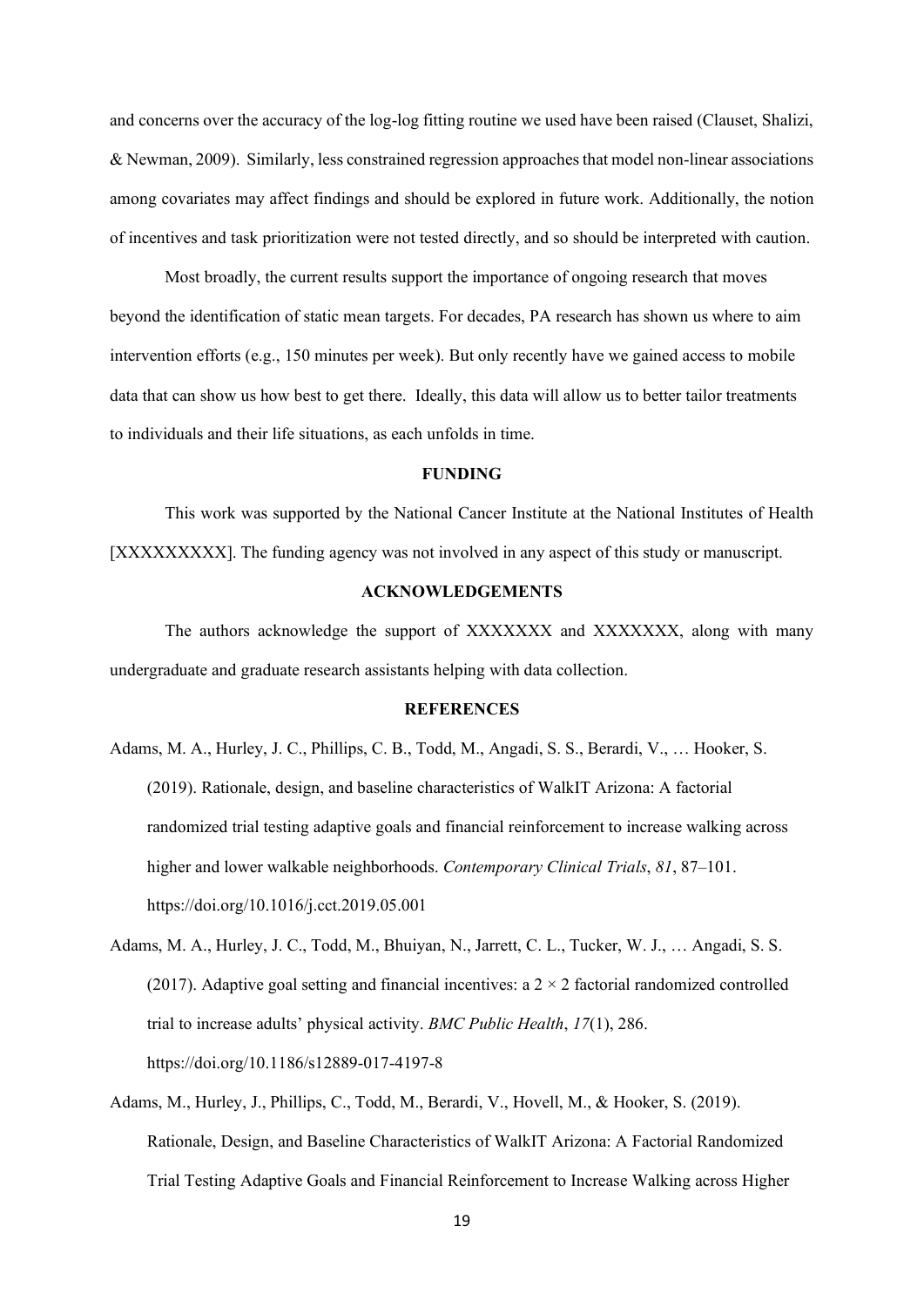and Lower Walkable Neighborhoods. *Contemporary Clinical Trials*, *(In Press)*.

- Barabási, A. L. (2005). The origin of bursts and heavy tails in human dynamics. *Nature*, *435*(7039), 207–211. https://doi.org/10.1038/nature03459
- Bellettiere, J., Winkler, E. A. H., Chastin, S. F. M., Kerr, J., Owen, N., Dunstan, D. W., & Healy, G. N. (2017). Associations of sitting accumulation patterns with cardio-metabolic risk biomarkers in Australian adults. *PLoS ONE*, *12*(6). https://doi.org/10.1371/journal.pone.0180119
- Benjamin, E. J., Muntner, P., Alonso, A., Bittencourt, M. S., Callaway, C. W., Carson, A. P., … Virani, S. S. (2019). Heart Disease and Stroke Statistics-2019 Update: A Report From the American Heart Association. *Circulation*, *139*(10), e56–e528. <https://doi.org/10.1161/CIR.0000000000000659>
- Blackwell, D. L., & Clarke, T. C. (2016). Occupational differences among employed adults who met 2008 federal guidelines for both aerobic and muscle-strengthening activities: United States, 2008–2014. *National Health Statistics Reports*, *2016*(94).
- Brownson, R. C., Boehmer, T. K., & Luke, D. A. (2005). Declining Rates of Physical Activity in the United States: What Are the Contributors? *Annual Review of Public Health*, *26*(1), 421–443. https://doi.org/10.1146/annurev.publhealth.26.021304.144437
- Corral, Á. (2003). Local distributions and rate fluctuations in a unified scaling law for earthquakes. *Physical Review E - Statistical Physics, Plasmas, Fluids, and Related Interdisciplinary Topics*, *68*(3), 4.<https://doi.org/10.1103/PhysRevE.68.035102>
- Cutt, H. E., Knuiman, M. W., & Giles-Corti, B. (2007). Does getting a dog increase recreational walking? *International Journal of Behavioral Nutrition and Physical Activity*, *5*(17).
- Dave, S., Brothers, T. A., & Swaab, T. Y. (2018). 1/f neural noise and electrophysiological indices of contextual prediction in aging. *Brain Research*, *1691*, 34–43. https://doi.org/10.1016/j.brainres.2018.04.007
- Delvenne, J. C., Lambiotte, R., & Rocha, L. E. C. (2015). Diffusion on networked systems is a question of time or structure. *Nature Communications*, *6*. https://doi.org/10.1038/ncomms8366
- Dishman, R. K., & Buckworth, J. (1996). Increasing physical activity: a quantitative synthesis. *Medicine & Science in Sports & Exercise*, *28*(6), 706–719. Retrieved from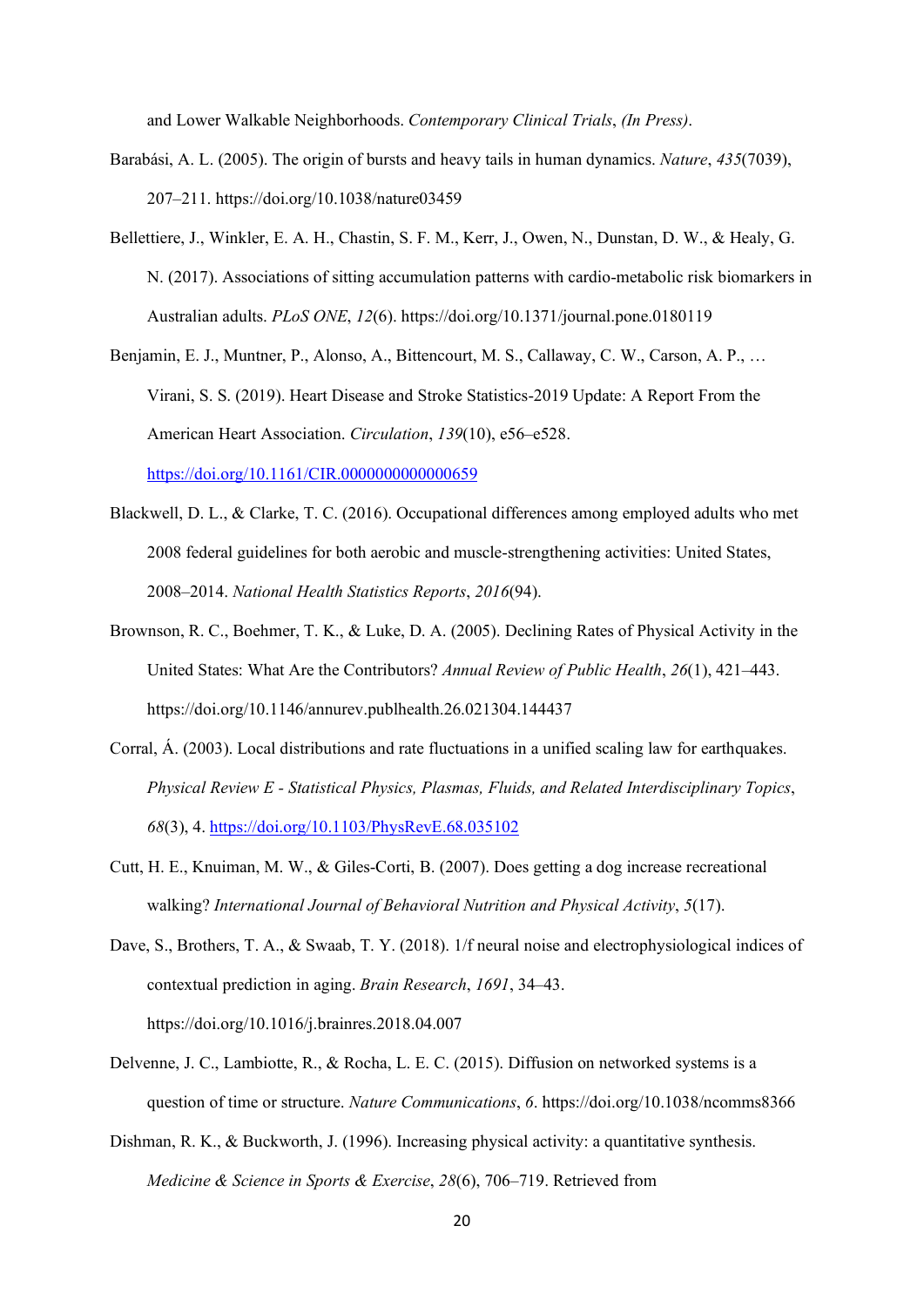https://journals.lww.com/nursing/00005768-199606000-00010.fulltext

- Eckmann, J. P., Moses, E., & Sergi, D. (2004). Entropy of dialogues creates coherent structures in email traffic. *Proceedings of the National Academy of Sciences of the United States of America*, *101*(40), 14333–14337. https://doi.org/10.1073/pnas.0405728101
- Ferster, C. B., & Skinner, B. F. (1957). *Schedules of reinforcement.* East Norwalk: Appleton-Century-Crofts.<https://doi.org/10.1037/10627-000>
- Freedson, P.S., Melanson, E., Sirard, J. (1998). Calibration of the Computer Science and Applications, Inc. accelerometer. *Medicine & Science in Sports & Exercise*, *30*(5), 777–781.
- Gandica, Y., Carvalho, J., Aidos, F. S. Dos, Lambiotte, R., & Carletti, T. (2016). On the origin of burstiness in human behavior: The wikipedia edits case, 1–12. Retrieved from http://arxiv.org/abs/1601.00864
- Goldberger, A. L. (2006). Complex systems. In *Proceedings of the American Thoracic Society* (Vol. 3, pp. 467–471). https://doi.org/10.1513/pats.200603-028MS
- Golding, I., Paulsson, J., Zawilski, S. M., & Cox, E. C. (2005). Real-time kinetics of gene activity in individual bacteria. *Cell*, *123*(6), 1025–1036. https://doi.org/10.1016/j.cell.2005.09.031
- Grol, R. (2001). Successes and Failures in the Implementation of Evidence-Based Guidelines for Clinical Practice. *Medical Care*, *39*(8), 46–54.
- Iribarren, J. L., & Moro, E. (2011). Branching dynamics of viral information spreading. *Physical Review E - Statistical, Nonlinear, and Soft Matter Physics*, *84*(4). https://doi.org/10.1103/PhysRevE.84.046116
- Iso-ahola, S. E. (2011). Conscious-Nonconscious Processing Explains Why Some People Exercise but Most Don't. *Journal of Nature and Science*, *3*(6), 1–16.
- Jo, H.-H., Karsai, M. M., Kertész, M., & Kaski, K. (2012). Circadian pattern and burstiness in mobile phone communication. *New Journal of Physics*, *14*(1), 013055.
- Jo, H. H., Perotti, J. I., Kaski, K., & Kertész, J. (2014). Analytically solvable model of spreading dynamics with Non-Poissonian processes. *Physical Review X*, *4*(1), 1–6. https://doi.org/10.1103/PhysRevX.4.011041

Karsai, M., Kivelä, M., Pan, R. K., Kaski, K., Kertész, J., Barabási, A. L., & Saramäki, J. (2011).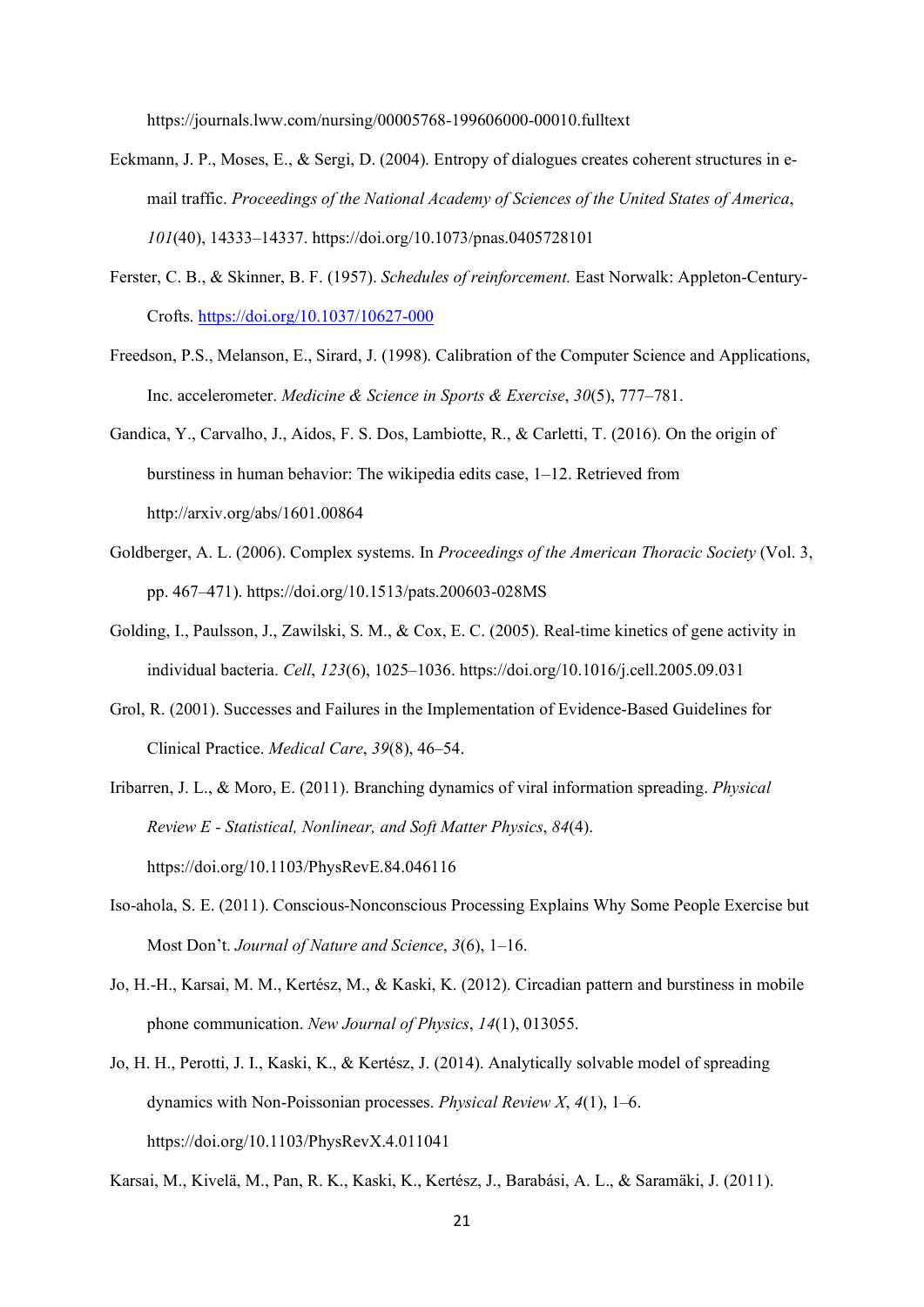Small but slow world: How network topology and burstiness slow down spreading. *Physical Review E - Statistical, Nonlinear, and Soft Matter Physics*, *83*(2), 1–4. <https://doi.org/10.1103/PhysRevE.83.025102>

- Kim, E. K., & Jo, H. H. (2016). Measuring burstiness for finite event sequences. *Physical Review E, 94(3)*, 032311.
- Kauffmann, S. (1995). *Chaos, Complexity, Self-Organisation in Nature and Society*. New York, NY: Oxford University Press.
- Kello, C. T., Anderson, G. G., Holden, J. G., & Van Orden, G. C. (2008). The pervasiveness of 1/f scaling in speech reflects the metastable basis of cognition. *Cognitive Science*, *32*(7), 1217–1231. https://doi.org/10.1080/03640210801944898
- Kruger, J., Ham, S., & Kohl III, H. (2005). Trends in leisure-time physical inactivity by age, sex, and race/ethnicity-United States, 1994-2004. *MMWR MorbMortalWklyRep*, *54*(39), 991–994.
- Lee, J.-H., Goh, S., Kim, S. H., Kim, J. W., Lee, Y. J., Kim, S. J., & Choi, M. (2019). Statistical properties of human activity and criticality in active behavior. *EPL (Europhysics Letters)*, *126*(6), 68001. https://doi.org/10.1209/0295-5075/126/68001
- Malmgren, R. D., Stouffer, D. B., Motter, A. E., & Amaral, L. A. N. (2008). A Poissonian explanation for heavy tails in e-mail communication. *Proceedings of the National Academy of Sciences of the United States of America*, *105*(47), 18153–18158. https://doi.org/10.1073/pnas.0800332105
- Marcus, B. H., Forsyth, L. H., Stone, E. J., Dubbert, P. M., McKenzie, T. L., Dunn, A. L., & Blair, S. N. (2000). Physical activity behavior change: Issues in adoption and maintenance. *Health Psychology*, *19*(1, Suppl), 32–41. https://doi.org/10.1037/0278-6133.19.suppl1.32
- Nakamura, T., Takumi, T., Takano, A., Aoyagi, N., Yoshiuchi, K., Struzik, Z. R., & Yamamoto, Y. (2008). Of mice and men - Universality and breakdown of behavioral organization. *PLoS ONE*, *3*(4). https://doi.org/10.1371/journal.pone.0002050
- Paraschiv-Ionescu, A., Buchser, E., & Aminian, K. (2013). Unraveling dynamics of human physical activity patterns in chronic pain conditions. *Scientific Reports*, *3*(1), 1–10. https://doi.org/10.1038/srep02019

Pincus, D. (2014). One bad apple: Experimental effects of psychological conflict on social resilience.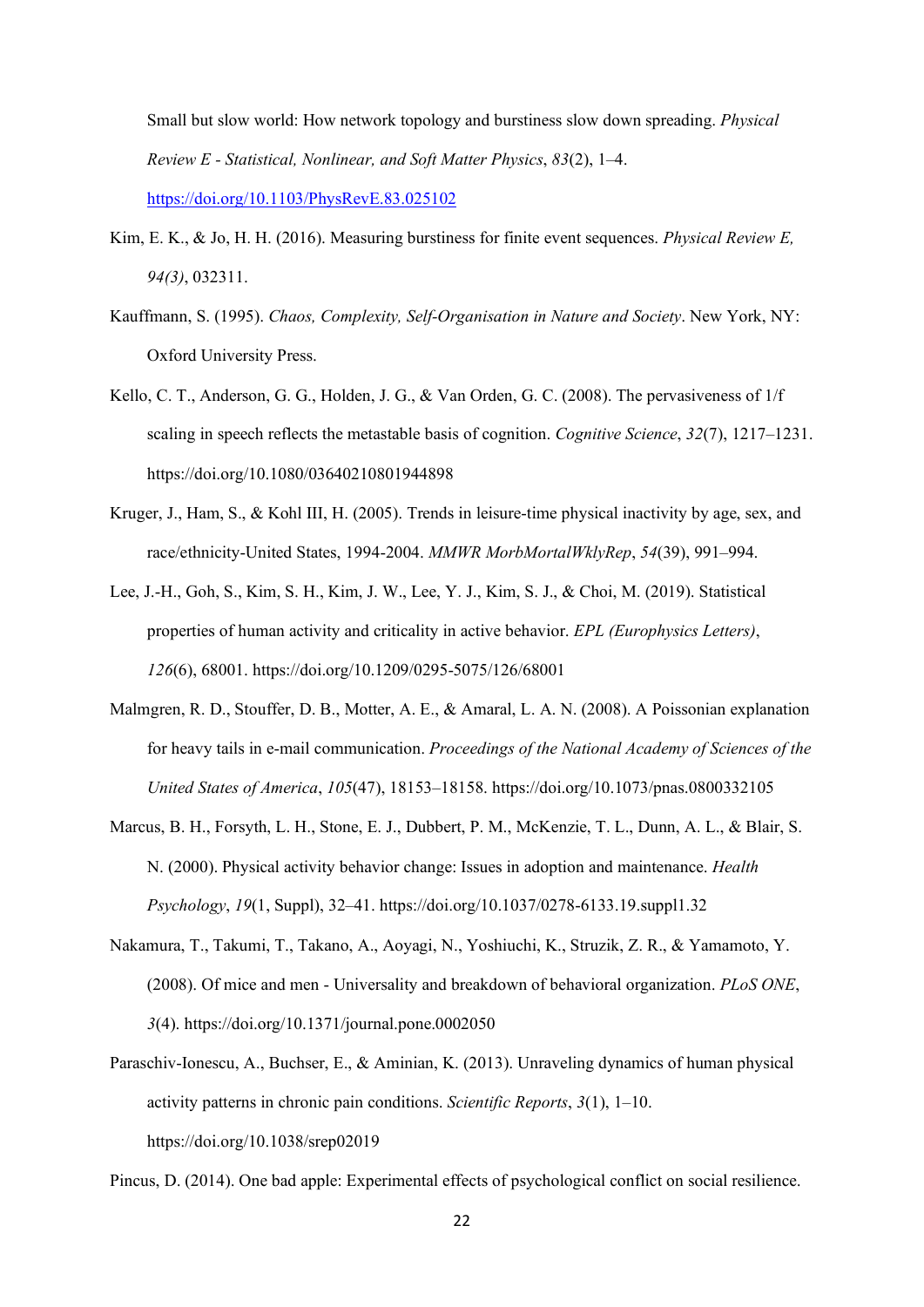*Interface Focus*, *4*(5). https://doi.org/10.1098/rsfs.2014.0003

- Pincus, D., Cadsky, O., Berardi, V., Asuncion, C. M., & Wann, K. (2019). Fractal Self-Structure and Psychological Resilience. *Nonlinear Dynamics, Psychology, and Life Sciences*, *23*(1), 57–78.
- Pincus, D., Eberle, K., Walder, C. S., Kemp, A. S., Lenjav, M., & Sandman, C. A. (2014). The role of self-injury in behavioral flexibility and resilience. *Nonlinear Dynamics, Psychology, and Life Sciences*, *18*(3), 277–296.
- Pincus, D., & Metten, A. (2010). Nonlinear Dynamics in Biopsychosocial Resilience. *Nonlinear Dynamics, Psychology, and Life Sciences*, *14*(4), 353–380. Retrieved from https://www.researchgate.net/publication/47298239
- Silverman, K., Higgins, S. T., Brooner, R. K., Montoya, I. D., Cone, E. J., Schuster, C. R., & Preston, K. L. (1996). Sustained Cocaine Abstinence in Methadone Maintenance Patients Through Voucher-Based Reinforcement Therapy. *Archives of General Psychiatry*, *53*, 409–415.
- Skinner, B. (1953). *Science and human behavior*. New York, NY: Macmillan.
- Sorribes, A., Armendariz, B. G., Lopez-Pigozzi, D., Murga, C., & de Polavieja, G. G. (2011). The origin of behavioral bursts in decision-making circuitry. *PLoS Computational Biology*, *7*(6). https://doi.org/10.1371/journal.pcbi.1002075
- Starnini, M., Baronchelli, A., Barrat, A., & Pastor-Satorras, R. (2012). Random walks on temporal networks. *Physical Review E - Statistical, Nonlinear, and Soft Matter Physics*, *85*(5), 1–14. https://doi.org/10.1103/PhysRevE.85.056115
- Troiano, R. P., Berrigan, D., Dodd, K. W., Masse, L. C., Tilert, T., & McDowell, M. (2008). Physical Activity in the United States Measured by Accelerometer. *Medicine & Science in Sports & Exercise*, *40*(1), 181–188. https://doi.org/10.1249/mss.0b013e31815a51b3
- U.S. Department of Health and Human Services. (2018). Physical Activity Guidelines for Americans, 2nd edition.
- Vazquez, A., Rácz, B., Lukács, A., & Barabási, A. L. (2007). Impact of non-poissonian activity patterns on spreading processes. *Physical Review Letters*, *98*(15), 2–5. https://doi.org/10.1103/PhysRevLett.98.158702

Ward, B. W., Clarke, T. C., Nugent, C. N., & Schiller, J. S. (2015). *Early Release of Selected*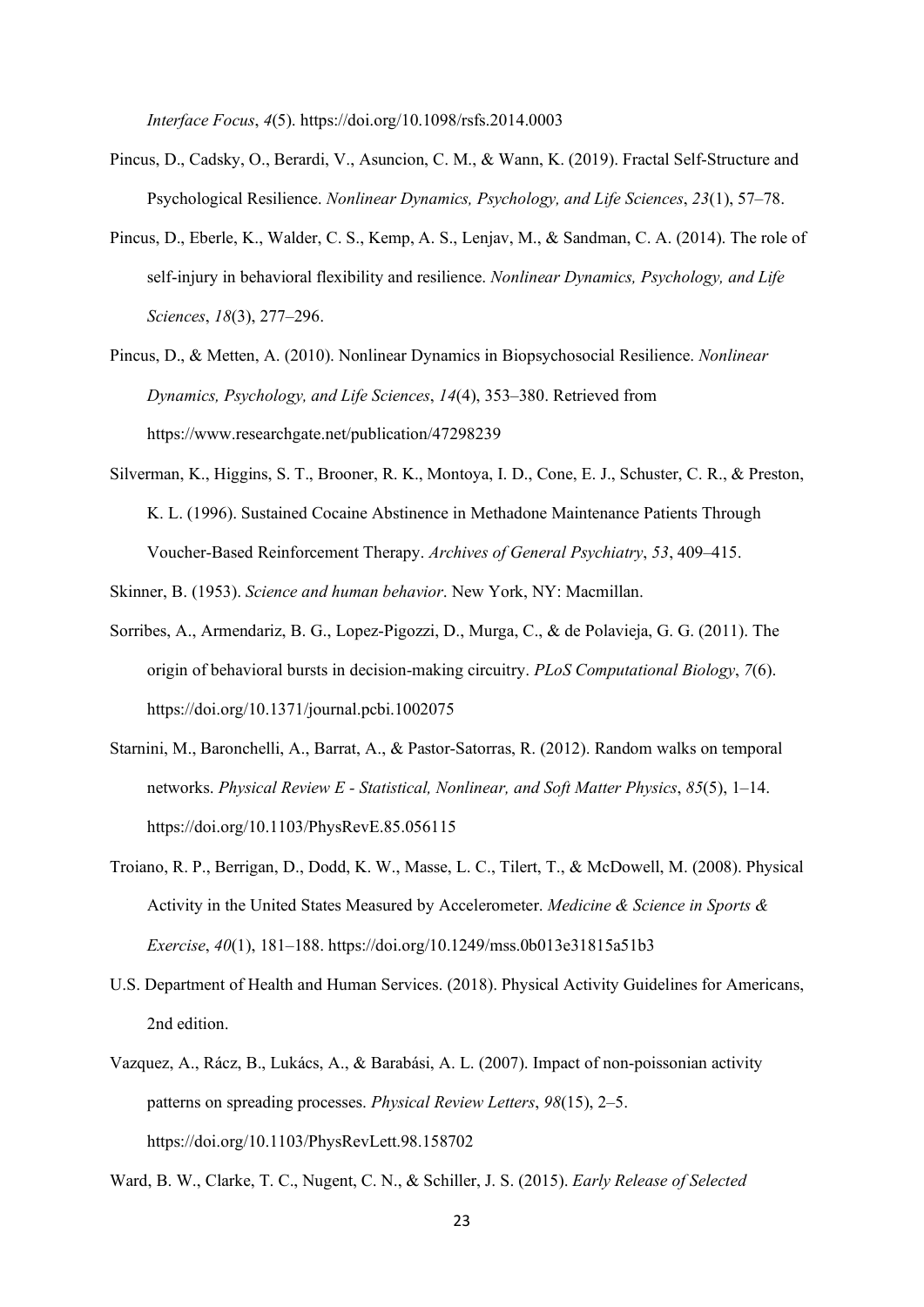*Estimates Based on Data From the 2015 National Health Interview Survey*. Retrieved from http://www.bobmorrison.org/wp-content/uploads/2017/01/cdc-report-on-uninsured-and-otherpopulation-stats.pdf

- Williams, D. M., Lewis, B. A., Dunsiger, S., Whiteley, J. A., Papandonatos, G. D., Napolitano, M. A., … Marcus, B. H. (2008). Comparing psychosocial predictors of physical activity adoption and maintenance. *Annals of Behavioral Medicine*, *36*(2), 186–194. https://doi.org/10.1007/s12160- 008-9054-7
- Wong, A. E., Vallacher, R. R., & Nowak, A. (2016). Intrinsic dynamics of state self-esteem: The role of self-concept clarity. *Personality and Individual Differences*, *100*, 167–172. https://doi.org/10.1016/j.paid.2016.05.024
- Zhang, W., Schwenk, M., Mellone, S., Paraschiv-Ionescu, A., Vereijken, B., Pijnappels, M., … Aminian, K. (2018). Complexity of Daily Physical Activity Is More Sensitive Than Conventional Metrics to Assess Functional Change in Younger Older Adults. *Sensors*, *18*(7), 2032.<https://doi.org/10.3390/s18072032>